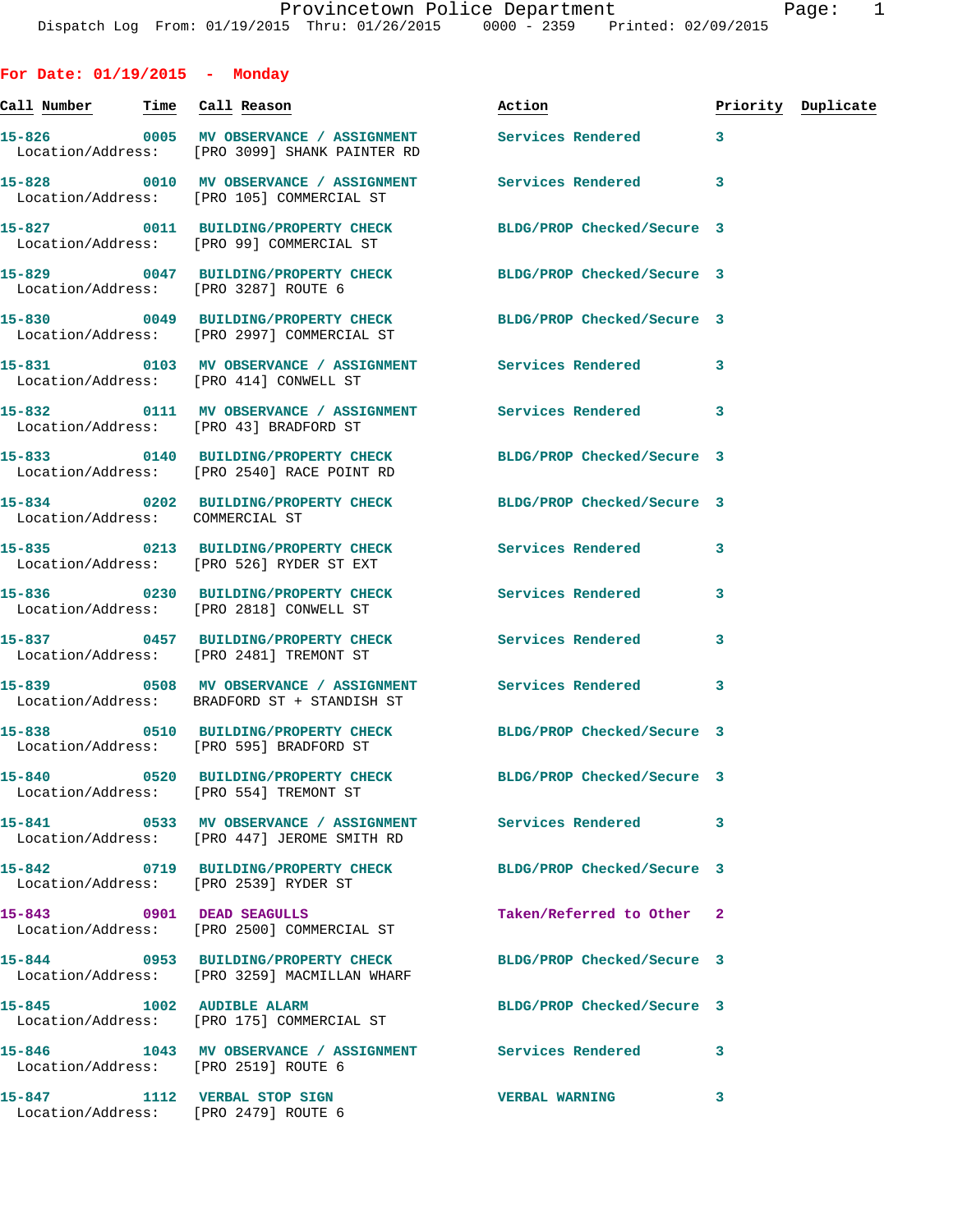|                                                       | Dispatch Log From: 01/19/2015 Thru: 01/26/2015 0000 - 2359 Printed: 02/09/2015                                 | Provincetown Police Department              | Page: 2         |
|-------------------------------------------------------|----------------------------------------------------------------------------------------------------------------|---------------------------------------------|-----------------|
|                                                       |                                                                                                                |                                             |                 |
| 15-848 1128 DOG BITE                                  | Location/Address: [PRO 440] HARRY KEMP WAY                                                                     | Taken/Referred to Other 1                   |                 |
| 15-849 1205 WATER LEAK                                | Location/Address: [PRO 847] COMMERCIAL ST                                                                      | Taken/Referred to Other 3                   | 1               |
|                                                       | 15-850 1306 KEEP THE PEACE<br>Location/Address: [PRO 549] STANDISH ST                                          | Services Rendered                           | $\mathbf{2}$    |
| Location/Address: BRIGGS LN                           | 15-851 1314 SYRINGES FOR DISPOSAL Services Rendered 2                                                          |                                             |                 |
| Location/Address: [PRO 3440] ROUTE 6                  | 15-852 1335 MV OBSERVANCE / ASSIGNMENT BLDG/PROP Checked/Secure 3                                              |                                             |                 |
|                                                       | 15-853 1403 BUILDING/PROPERTY CHECK BLDG/PROP Checked/Secure 3<br>Location/Address: [PRO 519] RACE POINT RD    |                                             |                 |
|                                                       | 15-854 1437 DOG BITE<br>Location/Address: [PRO 440] HARRY KEMP WAY                                             | Services Rendered 1                         |                 |
|                                                       | 15-855 1455 MV DISABLED<br>Location/Address: ROUTE 6 + CONWELL ST                                              | Services Rendered                           | $\mathbf{2}$    |
|                                                       | 15-856 1524 SUSPICIOUS ACTIVITY<br>Location/Address: [PRO 2540] RACE POINT RD                                  | Services Rendered 2                         |                 |
|                                                       | 15-857 1613 ALARM - GENERAL<br>Location/Address: [PRO 965] KIMBERLY LN                                         | False Alarm <b>Exercise Service Service</b> | 1               |
|                                                       | 15-858 1634 STAFF IN SCHOOL                                                                                    | Services Rendered 3                         |                 |
|                                                       | 15-859 1709 BUILDING/PROPERTY CHECK<br>Location/Address: [PRO 519] RACE POINT RD                               | BLDG/PROP Checked/Secure 3                  |                 |
| Location/Address: [PRO 571] ALDEN ST                  | 15-860 1730 BUILDING/PROPERTY CHECK BLDG/PROP Checked/Secure 3                                                 |                                             |                 |
|                                                       | 15-861 1747 BUILDING/PROPERTY CHECK BLDG/PROP Checked/Secure 3<br>Location/Address: [PRO 530] SHANK PAINTER RD |                                             |                 |
|                                                       | 15-862 1822 BUILDING/PROPERTY CHECK BLDG/PROP Checked/Secure 3<br>Location/Address: [PRO 433] RYDER ST EXT     |                                             |                 |
| 15-863 1853 MV DISABLED<br>Location/Address: BANGS ST |                                                                                                                | GONE ON ARRIVAL 2                           |                 |
|                                                       | 15-864 2031 BUILDING/PROPERTY CHECK<br>Location/Address: [PRO 2898] JEROME SMITH RD                            | BLDG/PROP Checked/Secure 3                  |                 |
|                                                       | 15-866 2050 BUILDING/PROPERTY CHECK BLDG/PROP Checked/Secure 3<br>Location/Address: [PRO 182] COMMERCIAL ST    |                                             |                 |
|                                                       | 15-869 2112 BUILDING/PROPERTY CHECK<br>Location/Address: [PRO 545] SHANK PAINTER RD                            | BLDG/PROP Checked/Secure 3                  |                 |
|                                                       | 15-867 2113 BUILDING/PROPERTY CHECK BLDG/PROP Checked/Secure 3<br>Location/Address: [PRO 306] COMMERCIAL ST    |                                             |                 |
|                                                       | 15-868 2113 BUILDING/PROPERTY CHECK<br>Location/Address: [PRO 175] COMMERCIAL ST                               | BLDG/PROP Checked/Secure 3                  |                 |
|                                                       | 15-870 2113 BUILDING/PROPERTY CHECK<br>Location/Address: [PRO 545] SHANK PAINTER RD                            | BLDG/PROP Checked/Secure 3                  |                 |
|                                                       | 15-871 2301 LOBBY TRAFFIC<br>Location/Address: [PRO 542] SHANK PAINTER RD                                      | Services Rendered 3                         | 22 <sub>1</sub> |
|                                                       | 15-872 2317 BUILDING/PROPERTY CHECK BLDG/PROP Checked/Secure 3<br>Location/Address: [PRO 447] JEROME SMITH RD  |                                             |                 |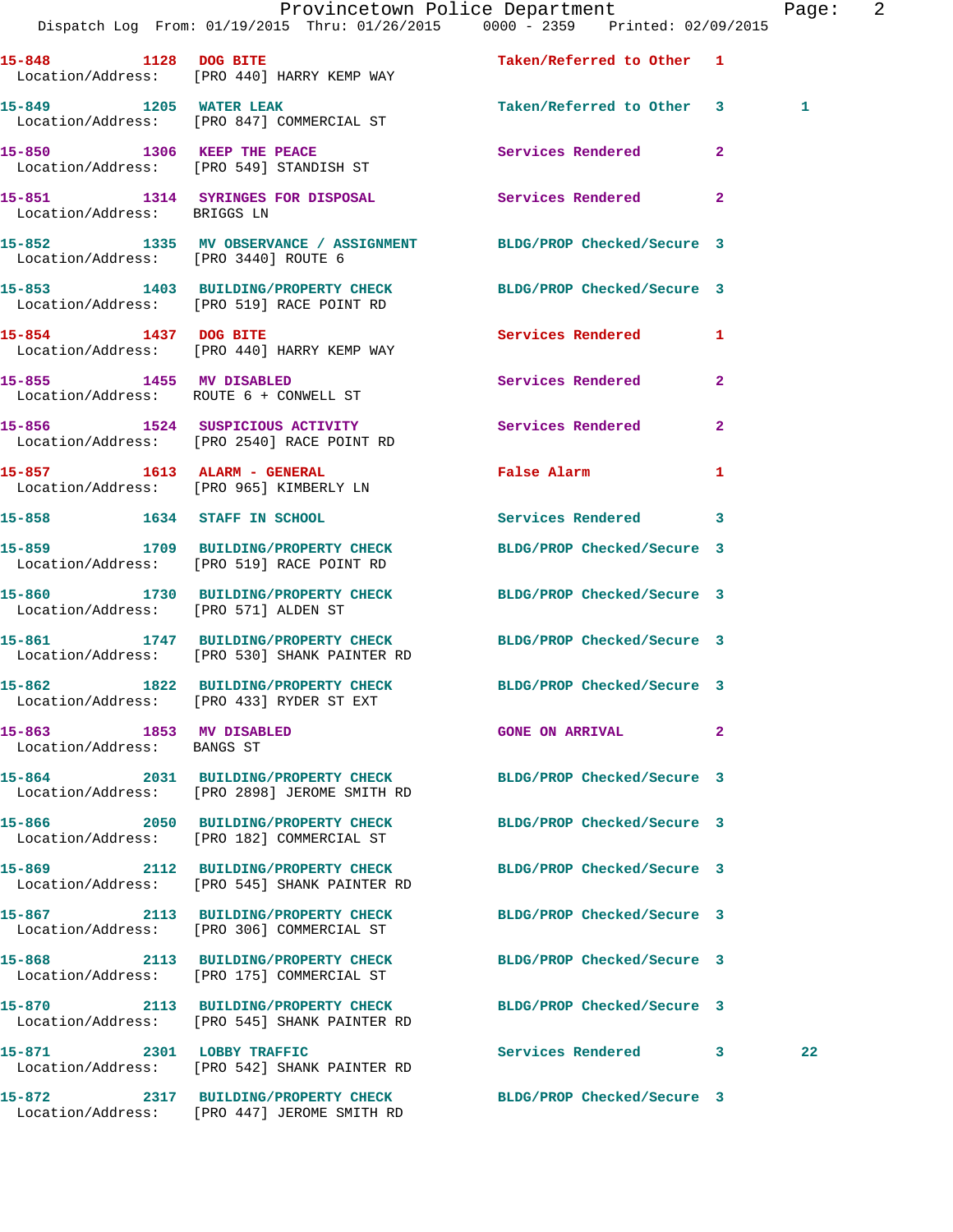|                                                      | Provincetown Police Department                                                                                  |                       | Page: 3      |
|------------------------------------------------------|-----------------------------------------------------------------------------------------------------------------|-----------------------|--------------|
|                                                      | 15-873 2334 MV OBSERVANCE / ASSIGNMENT Services Rendered 3<br>Location/Address: BRADFORD ST + RYDER ST          |                       |              |
|                                                      | 15-874 2335 BUILDING/PROPERTY CHECK Services Rendered 3<br>Location/Address: [PRO 2977] COMMERCIAL ST           |                       |              |
| For Date: $01/20/2015$ - Tuesday                     |                                                                                                                 |                       |              |
|                                                      | 15-875 0011 BUILDING/PROPERTY CHECK BLDG/PROP Checked/Secure 3<br>Location/Address: [PRO 526] RYDER ST EXT      |                       |              |
| Location/Address: [PRO 512] PRINCE ST                | 15-876 0013 BUILDING/PROPERTY CHECK BLDG/PROP Checked/Secure 3                                                  |                       |              |
| 15-877 0027 MV STOP                                  | Location/Address: BRADFORD ST + RYDER ST                                                                        | VERBAL WARNING 3      |              |
| Location/Address: [PRO 94] BRADFORD ST               | 15-878 0027 MV OBSERVANCE / ASSIGNMENT Services Rendered                                                        |                       | $\mathbf{3}$ |
|                                                      | 15-879 0040 MV COMPLAINT<br>Location/Address: [PRO 1548] COMMERCIAL ST                                          | <b>Vehicle Towed</b>  | $\mathbf{2}$ |
|                                                      | 15-880 0108 MV OBSERVANCE / ASSIGNMENT Services Rendered<br>Location/Address: [PRO 2494] BRADFORD ST            |                       | 3            |
|                                                      | 15-881 0112 BUILDING/PROPERTY CHECK BLDG/PROP Checked/Secure 3<br>Location/Address: [PRO 2539] RYDER ST         |                       |              |
|                                                      | 15-883 0125 MV OBSERVANCE / ASSIGNMENT Services Rendered 3<br>Location/Address: [PRO 2818] CONWELL ST           |                       |              |
| 15-882 0128 MV STOP                                  | Location/Address: [PRO 2518] ROUTE 6                                                                            | <b>VERBAL WARNING</b> | $\mathbf{3}$ |
|                                                      | 15-884 0153 BUILDING/PROPERTY CHECK BLDG/PROP Checked/Secure 3<br>Location/Address: [PRO 105] COMMERCIAL ST     |                       |              |
|                                                      | 15-886 0156 BUILDING/PROPERTY CHECK Services Rendered<br>Location/Address: [PRO 1989] COMMERCIAL ST             |                       | 3            |
|                                                      | 15-885 0158 911 GENERAL/VERIZON<br>Location/Address: [PRO 542] SHANK PAINTER RD                                 | Services Rendered 1   |              |
|                                                      | 15-887 0205 BUILDING/PROPERTY CHECK BLDG/PROP Checked/Secure 3<br>Location/Address: [PRO 1778] SHANK PAINTER RD |                       |              |
|                                                      | 15-888 0219 BUILDING/PROPERTY CHECK BLDG/PROP Checked/Secure 3<br>Location/Address: [PRO 3359] HARRY KEMP WAY   |                       |              |
| 15-889 0227 MV STOP<br>Location/Address: BRADFORD ST |                                                                                                                 | VERBAL WARNING 3      |              |
|                                                      | 15-890 0310 BUILDING/PROPERTY CHECK BLDG/PROP Checked/Secure 3<br>Location/Address: [PRO 2564] COMMERCIAL ST    |                       |              |
|                                                      | 15-891 0314 BUILDING/PROPERTY CHECK BLDG/PROP Checked/Secure 3<br>Location/Address: [PRO 519] RACE POINT RD     |                       |              |
|                                                      | 15-892 0352 BUILDING/PROPERTY CHECK BLDG/PROP Checked/Secure 3<br>Location/Address: [PRO 413] CONWELL ST        |                       |              |
|                                                      | 15-893 0401 BUILDING/PROPERTY CHECK BLDG/PROP Checked/Secure 3<br>Location/Address: [PRO 516] RACE POINT RD     |                       |              |
|                                                      | 15-896 0445 PARK, WALK & TALK<br>Location/Address: [PRO 539] SHANK PAINTER RD                                   | Services Rendered 2   |              |
|                                                      | 15-894 0453 BUILDING/PROPERTY CHECK BLDG/PROP Checked/Secure 3                                                  |                       |              |

Location/Address: [PRO 379] COMMERCIAL ST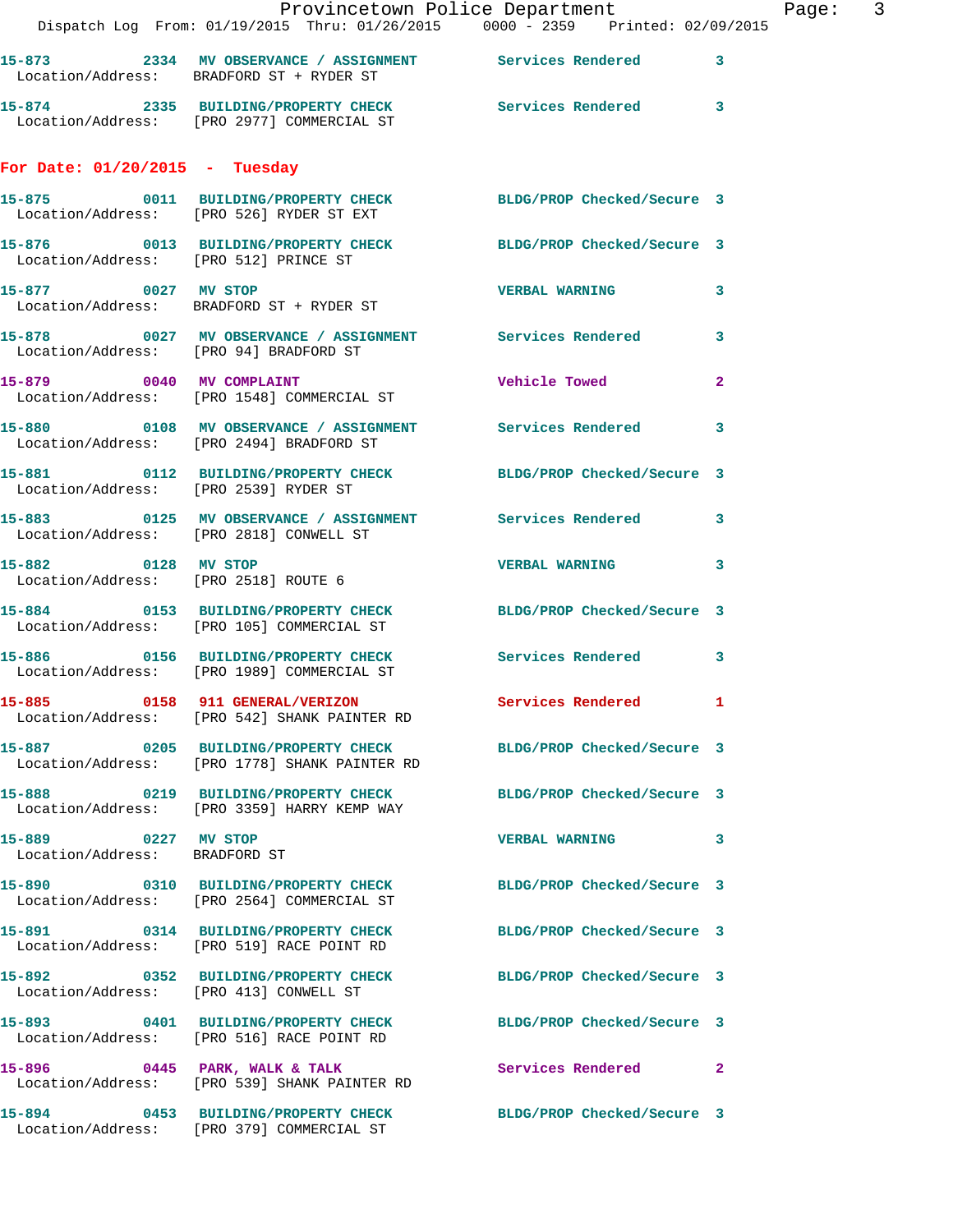|                                       | 15-895 0524 MV OBSERVANCE / ASSIGNMENT Services Rendered<br>Location/Address: [PRO 3099] SHANK PAINTER RD    |                            | 3              |   |
|---------------------------------------|--------------------------------------------------------------------------------------------------------------|----------------------------|----------------|---|
|                                       | 15-897 0542 BUILDING/PROPERTY CHECK<br>Location/Address: [PRO 3259] MACMILLAN WHARF                          | Services Rendered          | 3              |   |
|                                       | 15-899 0748 BUILDING/PROPERTY CHECK<br>Location/Address: [PRO 447] JEROME SMITH RD                           | BLDG/PROP Checked/Secure 3 |                |   |
| 15-900 0813 PET PANTRY                | Location/Address: [PRO 3296] SHANK PAINTER RD                                                                | Services Rendered          | 3              |   |
| 15-901 0813 AT SCHOOL                 | Location/Address: [PRO 569] WINSLOW ST                                                                       | Services Rendered          | 3              |   |
|                                       | 15-902 0834 ALARM SOUNDING<br>Location/Address: TREMONT ST + WEST VINE ST                                    | Services Rendered          | 1              |   |
| Location/Address: [PRO 571] ALDEN ST  | 15-905 0957 BUILDING/PROPERTY CHECK BLDG/PROP Checked/Secure 3                                               |                            |                |   |
|                                       | 15-906 0957 BUILDING/PROPERTY CHECK<br>Location/Address: [PRO 2500] COMMERCIAL ST                            | BLDG/PROP Checked/Secure 3 |                |   |
| 15-907 0958 PET PANTRY                | Location/Address: [PRO 285] COMMERCIAL ST                                                                    | Services Rendered          | $\mathbf{2}$   |   |
| Location/Address: COURT ST            | 15-908 1005 LOCKBOX INSTALLATION Services Rendered                                                           |                            | 3              |   |
| 15-911 1133 FOUND DRONE               | Location/Address: [PRO 2490] PROVINCELANDS RD                                                                | Services Rendered          | 3              |   |
|                                       | 15-913 1147 WELL-BEING CHECK<br>Location/Address: [PRO 3007] HARRY KEMP WAY                                  | Unfounded                  | 3              |   |
| 15-914 1210 MV DISABLED               | Location/Address: [PRO 2277] BRADFORD ST                                                                     | Services Rendered          | $\mathbf{2}$   |   |
|                                       | 15-916 1308 BUILDING/PROPERTY CHECK BLDG/PROP Checked/Secure 3<br>Location/Address: [PRO 444] HIGH POLE HILL |                            |                |   |
| Location/Address: [PRO 3287] ROUTE 6  | 15-915 1309 BUILDING/PROPERTY CHECK BLDG/PROP Checked/Secure 3                                               |                            |                |   |
| Location/Address: [PRO 3222] ALDEN ST | 15-917 1312 PARK, WALK & TALK                                                                                | Services Rendered          | 2              |   |
|                                       | 15-918 1312 PARK, WALK & TALK<br>Location/Address: [PRO 488] MAYFLOWER AVE                                   | <b>Services Rendered</b>   | $\overline{a}$ |   |
|                                       | 15-920 1434 NEIGHBOR COMPLAINT<br>Location/Address: [PRO 442] HARRY KEMP WAY                                 | SPOKEN TO                  | 3              |   |
|                                       | 15-921 1441 BUILDING/PROPERTY CHECK<br>Location/Address: [PRO 3317] CEMETERY RD                              | BLDG/PROP Checked/Secure 3 |                | 1 |
|                                       | 15-922 1539 FOLLOW UP<br>Location/Address: [PRO 442] HARRY KEMP WAY                                          | Services Rendered          | $\mathbf{2}$   |   |
|                                       | 15-923 1625 MEDICAL EMERGENCY<br>Location/Address: [PRO 2540] RACE POINT RD                                  | Transported to Hospital    | 1              |   |
|                                       | 15-925 1806 ASSIST CITIZEN<br>Location/Address: [PRO 3314] COMMERCIAL ST                                     | <b>Services Rendered</b>   | 3              |   |
|                                       | 15-926 1811 MEDICAL EMERGENCY<br>Location/Address: [PRO 1892] SHANK PAINTER RD                               | <b>PATIENT REFUSAL</b>     | 1              |   |
|                                       |                                                                                                              |                            |                |   |

15-927 1824 SERVE WARRANT Services Rendered 3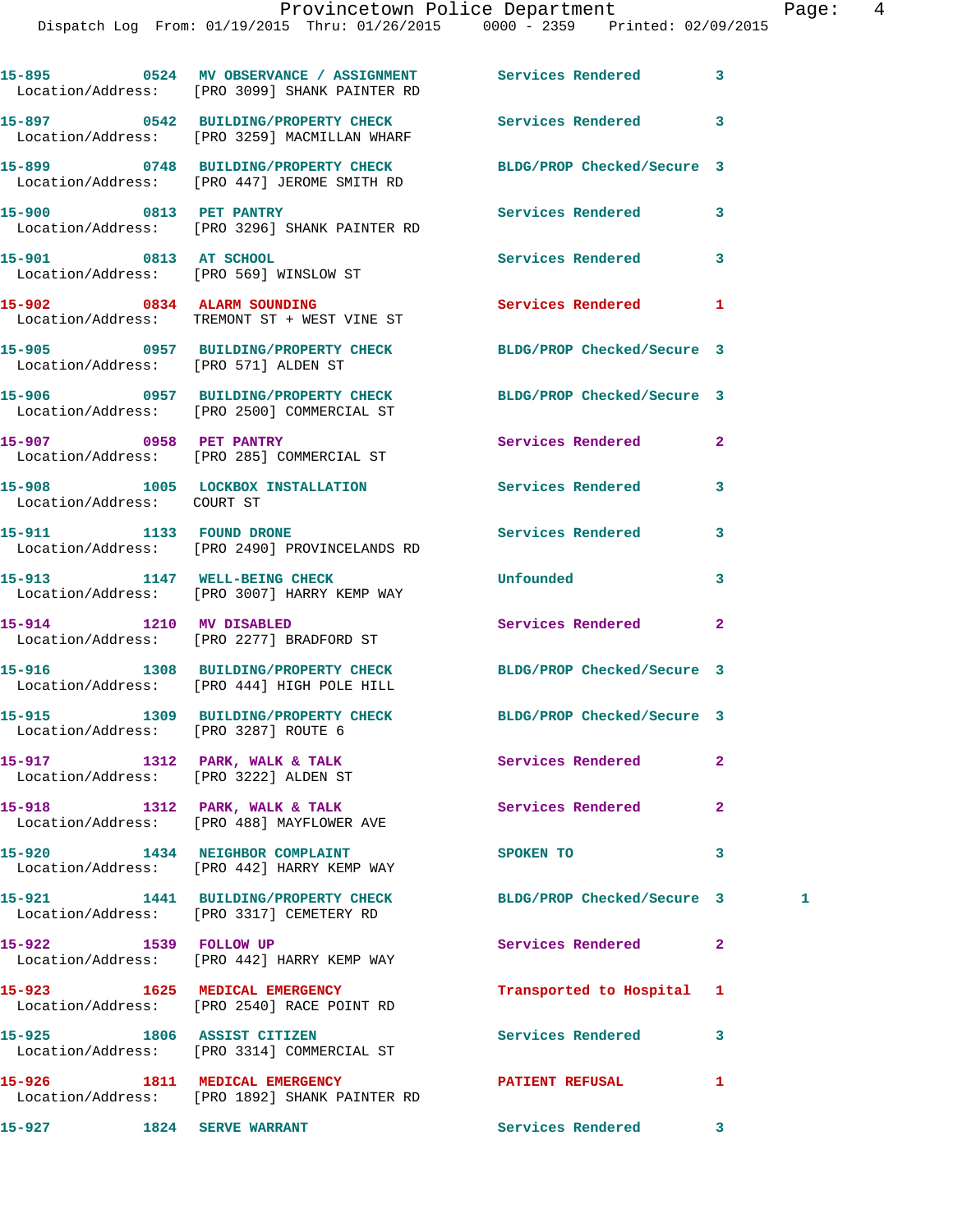|                                     | Dispatch Log From: 01/19/2015 Thru: 01/26/2015 0000 - 2359 Printed: 02/09/2015                                  | Provincetown Police Department | Page: 5      |
|-------------------------------------|-----------------------------------------------------------------------------------------------------------------|--------------------------------|--------------|
|                                     | Location/Address: [PRO 1790] BRADFORD ST                                                                        |                                |              |
|                                     | 15-929 2000 ASSIST CITIZEN<br>Location/Address: [PRO 542] SHANK PAINTER RD                                      | Services Rendered 3            |              |
|                                     | 15-930 2256 DISTURBANCE<br>Location/Address: [PRO 3443] COMMERCIAL ST                                           | SPOKEN TO                      | 1            |
| 15-931 2313 MV STOP                 | Location/Address: RACE POINT RD + NELSON AVE                                                                    | <b>VERBAL WARNING</b>          | $\mathbf{3}$ |
|                                     | 15-932 2349 BUILDING/PROPERTY CHECK Services Rendered 3<br>Location/Address: [PRO 2977] COMMERCIAL ST           |                                |              |
|                                     | 15-933 2358 MV OBSERVANCE / ASSIGNMENT Services Rendered 3<br>Location/Address: [PRO 595] BRADFORD ST           |                                |              |
| For Date: $01/21/2015$ - Wednesday  |                                                                                                                 |                                |              |
|                                     | 15-934 0000 LOBBY TRAFFIC<br>Location/Address: [PRO 542] SHANK PAINTER RD                                       | Services Rendered 2            | 11           |
|                                     | 15-935 0045 BUILDING/PROPERTY CHECK BLDG/PROP Checked/Secure 3<br>Location/Address: [PRO 139] COMMERCIAL ST     |                                |              |
|                                     | 15-936 60045 MV OBSERVANCE / ASSIGNMENT Services Rendered 3<br>Location/Address: [PRO 105] COMMERCIAL ST        |                                |              |
|                                     | 15-937 0101 BUILDING/PROPERTY CHECK<br>Location/Address: [PRO 285] COMMERCIAL ST                                | BLDG/PROP Checked/Secure 3     |              |
|                                     | 15-938 0127 BUILDING/PROPERTY CHECK<br>Location/Address: [PRO 175] COMMERCIAL ST                                | BLDG/PROP Checked/Secure 3     |              |
| 15-939                              | 0145 BUILDING/PROPERTY CHECK BLDG/PROP Checked/Secure 3<br>Location/Address: [PRO 440] HARRY KEMP WAY           |                                |              |
|                                     | 15-940 0206 BUILDING/PROPERTY CHECK<br>Location/Address: [PRO 1780] JOHNSON ST                                  | BLDG/PROP Checked/Secure 3     |              |
| 15-941                              | 0221 BUILDING/PROPERTY CHECK Services Rendered 3<br>Location/Address: [PRO 75] CAPTAIN BERTIE RD                |                                |              |
|                                     | 15-942 0225 MV OBSERVANCE / ASSIGNMENT Services Rendered 3<br>Location/Address: [PRO 43] BRADFORD ST            |                                |              |
|                                     | 15-943 0226 BUILDING/PROPERTY CHECK BLDG/PROP Checked/Secure 3<br>Location/Address: [PRO 2543] MACMILLAN WHARF  |                                |              |
|                                     | 15-944 0255 BUILDING/PROPERTY CHECK BLDG/PROP Checked/Secure 3<br>Location/Address: [PRO 1778] SHANK PAINTER RD |                                |              |
|                                     | 15-945 0323 BUILDING/PROPERTY CHECK<br>Location/Address: [PRO 516] RACE POINT RD                                | BLDG/PROP Checked/Secure 3     |              |
|                                     | 15-946 0330 BUILDING/PROPERTY CHECK BLDG/PROP Checked/Secure 3<br>Location/Address: [PRO 3004] BRADFORD ST      |                                |              |
| Location/Address: [PRO 521] ROUTE 6 | 15-947 0422 BUILDING/PROPERTY CHECK Services Rendered 3                                                         |                                |              |
| 15-948 0432 MV STOP                 | Location/Address: BRADFORD ST + MONTELLO ST                                                                     | VERBAL WARNING 3               |              |
|                                     | 15-949 0448 BUILDING/PROPERTY CHECK BLDG/PROP Checked/Secure 3<br>Location/Address: [PRO 16] BRADFORD ST        |                                |              |
| Location/Address: [PRO 2] ALDEN ST  | 15-950 0453 BUILDING/PROPERTY CHECK BLDG/PROP Checked/Secure 3                                                  |                                |              |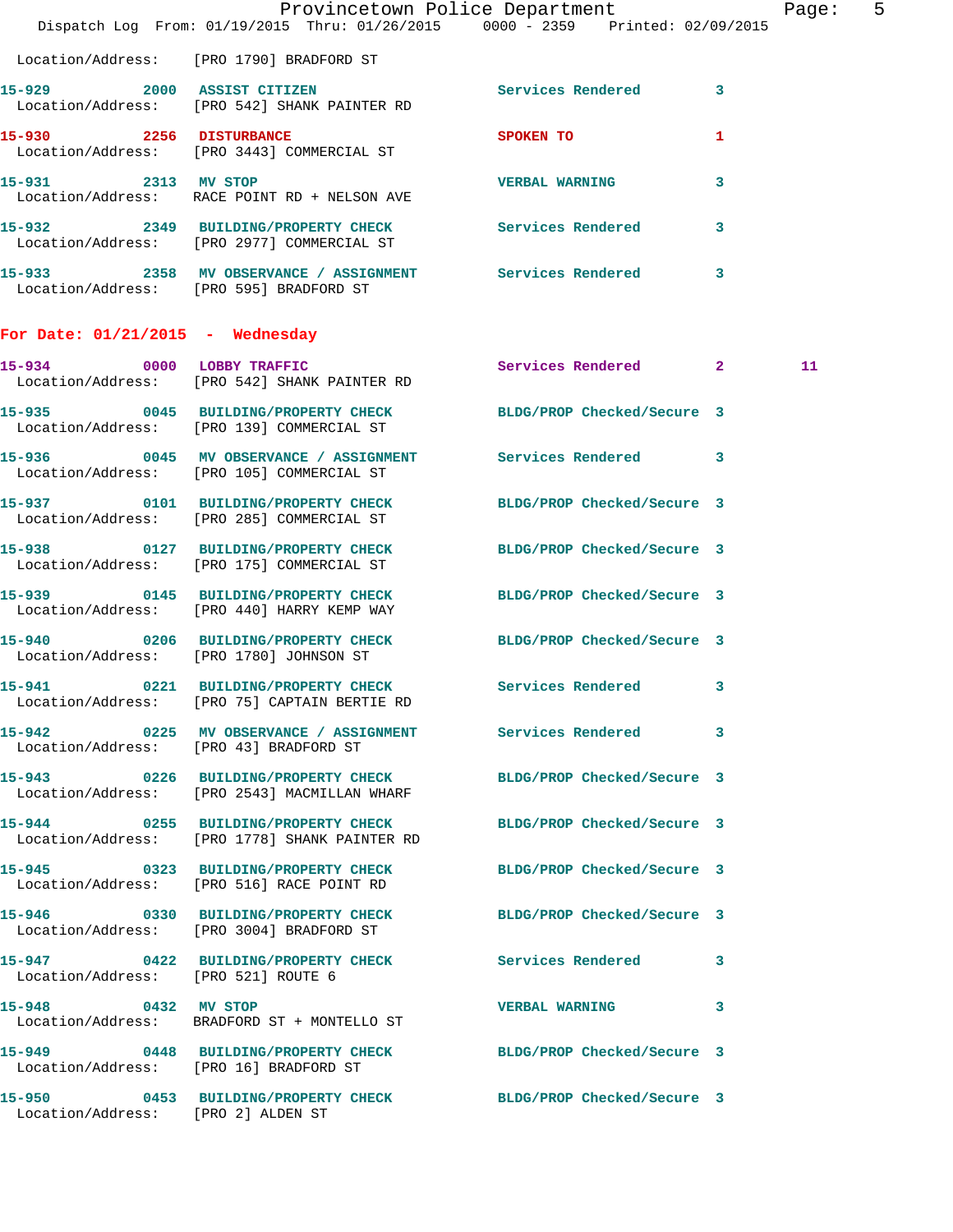|                                                                                                | Provincetown Police Department<br>Dispatch Log From: 01/19/2015 Thru: 01/26/2015 0000 - 2359 Printed: 02/09/2015 |                            |                |
|------------------------------------------------------------------------------------------------|------------------------------------------------------------------------------------------------------------------|----------------------------|----------------|
| Location/Address: [PRO 1646] WINSLOW ST                                                        | 15-951 0512 BUILDING/PROPERTY CHECK BLDG/PROP Checked/Secure 3                                                   |                            |                |
| Location/Address: ROUTE 6 + CONWELL ST                                                         | 15-952 0526 MV OBSERVANCE / ASSIGNMENT Services Rendered                                                         |                            | 3              |
| 15-953 0536 MV STOP                                                                            | Location/Address: [PRO 539] SHANK PAINTER RD                                                                     | <b>VERBAL WARNING</b>      | 3              |
|                                                                                                | 15-954 0548 BUILDING/PROPERTY CHECK BLDG/PROP Checked/Secure 3<br>Location/Address: [PRO 2206] COMMERCIAL ST     |                            |                |
|                                                                                                | 15-955 0738 BUILDING/PROPERTY CHECK<br>Location/Address: [PRO 447] JEROME SMITH RD                               | BLDG/PROP Checked/Secure 3 |                |
| Location/Address: [PRO 3287] ROUTE 6                                                           | 15-956 0807 BUILDING/PROPERTY CHECK BLDG/PROP Checked/Secure 3                                                   |                            |                |
|                                                                                                | 15-957 0813 SERVICE CALL/SCHOOL<br>Location/Address: [PRO 569] WINSLOW ST                                        | Services Rendered          | 3              |
| 15-959 0851 FOLLOW UP                                                                          | Location/Address: [PRO 542] SHANK PAINTER RD                                                                     | Services Rendered          | $\mathbf{2}$   |
|                                                                                                | 15-958 0906 BUILDING/PROPERTY CHECK<br>Location/Address: [PRO 2500] COMMERCIAL ST                                | BLDG/PROP Checked/Secure 3 |                |
|                                                                                                | 15-960 0915 TRESPASS ORDER<br>Location/Address: [PRO 395] COMMERCIAL ST                                          | Services Rendered          | $\mathbf{2}$   |
|                                                                                                | 15-962 0941 SUSPICIOUS ACTIVITY<br>Location/Address: [PRO 246] COMMERCIAL ST                                     | Services Rendered          | $\overline{2}$ |
|                                                                                                | 15-961 0952 FIRE, OTHER/NPS CONTROLLED BUR Services Rendered<br>Location/Address: [PRO 2499] RACE POINT RD       |                            | 1              |
| Location/Address: [PRO 571] ALDEN ST                                                           | 15-963 1134 BUILDING/PROPERTY CHECK BLDG/PROP Checked/Secure 3                                                   |                            |                |
|                                                                                                | 15-964 1138 ANIMAL CALL/RACCOON Services Rendered<br>Location/Address: [PRO 564] BAYBERRY AVE                    |                            | $\mathbf{2}$   |
| Location/Address: [PRO 37] BRADFORD ST                                                         | 15-965 1222 LOST BLACK LEATHER WALLET                                                                            | Services Rendered          |                |
| 15-966 1311 MV ACCIDENT/MINOR<br>Location/Address: COMMERCIAL ST<br>Refer To Accident: 15-7-AC |                                                                                                                  | Services Rendered          | 1              |
| 15-967 1338 DISTURBANCE                                                                        | Location/Address: [PRO 3121] COMMERCIAL ST                                                                       | Peace Restored             | 1              |
|                                                                                                | 15-968 1343 SUSPICIOUS ACTIVITY/PHONE CALL Services Rendered<br>Location/Address: [PRO 203] COMMERCIAL ST        |                            | $\mathbf{2}$   |
|                                                                                                | 15-969 1457 LOST WEDDING RING<br>Location/Address: [PRO 437] FREEMAN ST                                          | Services Rendered          | 3              |
|                                                                                                | 15-970 1548 SERVICE CALL<br>Location/Address: [PRO 395] COMMERCIAL ST                                            | Services Rendered          | 3              |
| 15-971 1600 MV STOP                                                                            | Location: [PRO 3431] LOPES SQUARE                                                                                | <b>VERBAL WARNING</b>      | 3              |
|                                                                                                | 15-972 1605 DISORDERLY<br>Location/Address: [PRO 356] COMMERCIAL ST                                              | <b>GONE ON ARRIVAL</b>     | 2              |
| 15-973 1636 MV STOP                                                                            | Location/Address: [PRO 536] SHANK PAINTER RD                                                                     | <b>VERBAL WARNING</b>      | 3              |
| 15-974                                                                                         | 1642 MV OBSERVANCE / ASSIGNMENT Services Rendered                                                                |                            | 3              |

Page: 6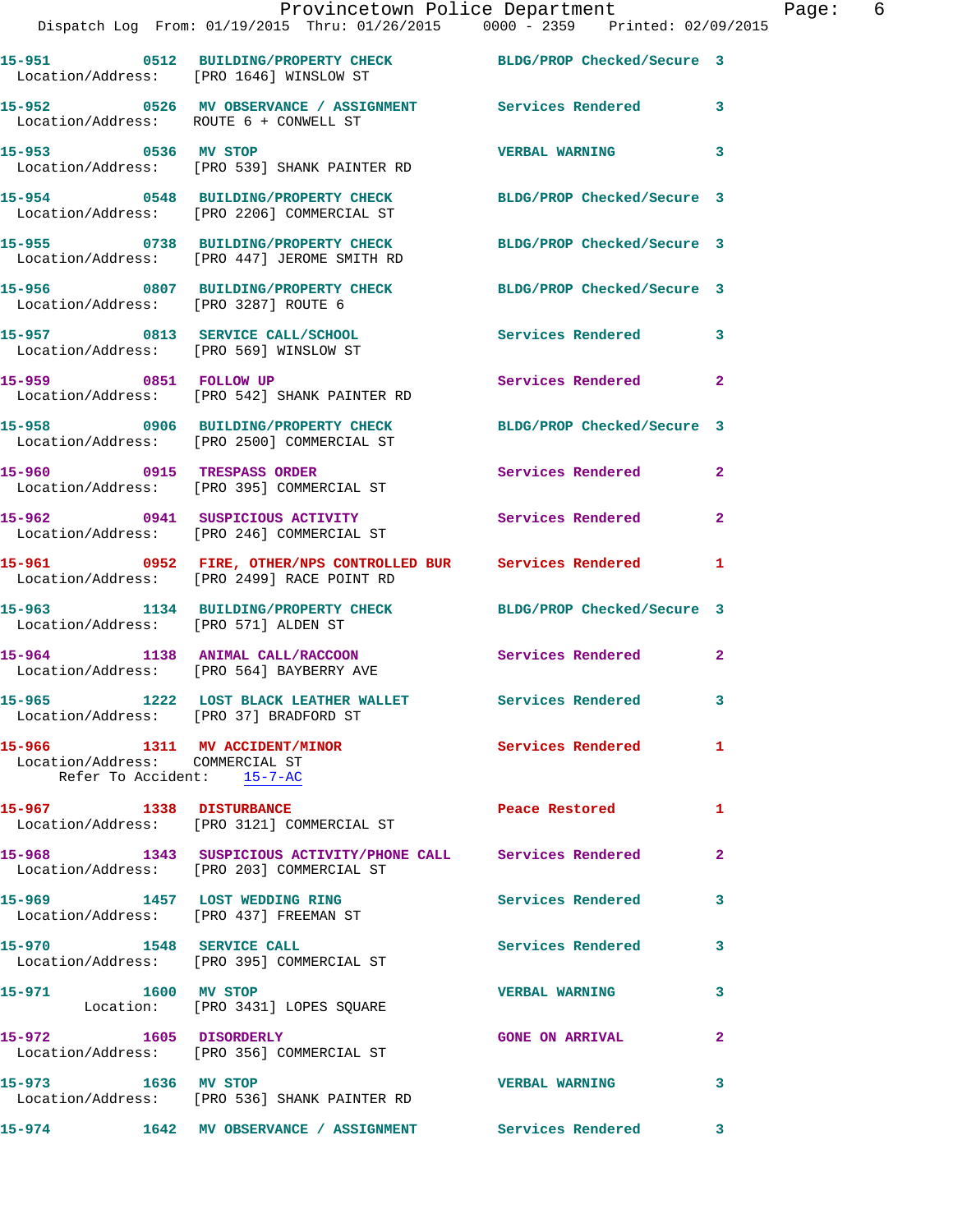|                                                   |                                                                                                                | Provincetown Police Department | 7<br>Page:   |
|---------------------------------------------------|----------------------------------------------------------------------------------------------------------------|--------------------------------|--------------|
|                                                   | Dispatch Log From: 01/19/2015 Thru: 01/26/2015 0000 - 2359 Printed: 02/09/2015                                 |                                |              |
| Location/Address: [PRO 606] CONWELL ST            |                                                                                                                |                                |              |
| 15-975 1714 MV STOP<br>Location/Address: SNAIL RD |                                                                                                                | <b>VERBAL WARNING 3</b>        |              |
|                                                   | 15-976 1827 BUILDING/PROPERTY CHECK BLDG/PROP Checked/Secure 3<br>Location/Address: [PRO 2898] JEROME SMITH RD |                                |              |
|                                                   | 15-977 1843 MEDICAL EMERGENCY<br>Location/Address: [PRO 440] HARRY KEMP WAY                                    | Transported to Hospital 1      |              |
|                                                   | 15-978 1849 LARCENY /FORGERY / FRAUD Services Rendered<br>Location/Address: [PRO 43] BRADFORD ST               |                                | $\mathbf{2}$ |
|                                                   | 15-980 1908 FOLLOW UP<br>Location/Address: [PRO 221] COMMERCIAL ST                                             | Services Rendered 2            |              |
|                                                   | 15-981 2011 BUILDING/PROPERTY CHECK BLDG/PROP Checked/Secure 3<br>Location/Address: [PRO 182] COMMERCIAL ST    |                                |              |
|                                                   | 15-982 2112 BUILDING/PROPERTY CHECK BLDG/PROP Checked/Secure 3<br>Location/Address: [PRO 175] COMMERCIAL ST    |                                |              |
|                                                   | 15-983 2304 BUILDING/PROPERTY CHECK BLDG/PROP Checked/Secure 3<br>Location/Address: [PRO 306] COMMERCIAL ST    |                                |              |
|                                                   | 15-985 2319 BUILDING/PROPERTY CHECK<br>Location/Address: [PRO 537] SHANK PAINTER RD                            | BLDG/PROP Checked/Secure 3     |              |
|                                                   | 15-984 2323 BUILDING/PROPERTY CHECK BLDG/PROP Checked/Secure 3<br>Location/Address: [PRO 530] SHANK PAINTER RD |                                |              |
|                                                   | 15-986 2323 PARK, WALK & TALK 6 Services Rendered 2<br>Location/Address: [PRO 105] COMMERCIAL ST               |                                |              |
| Location/Address: [PRO 2] ALDEN ST                | 15-987 2343 BUILDING/PROPERTY CHECK BLDG/PROP Checked/Secure 3                                                 |                                |              |
|                                                   | Location/Address: [PRO 2489] BRADFORD ST                                                                       |                                |              |
| For Date: $01/22/2015$ - Thursday                 |                                                                                                                |                                |              |
| 15-989 0002 LOBBY TRAFFIC                         | Location/Address: [PRO 542] SHANK PAINTER RD                                                                   | Services Rendered 2            | 18           |
|                                                   | 15-990 0018 BUILDING/PROPERTY CHECK<br>Location/Address: [PRO 440] HARRY KEMP WAY                              | BLDG/PROP Checked/Secure 3     |              |
|                                                   | 15-991 0025 BUILDING/PROPERTY CHECK<br>Location/Address: [PRO 2818] CONWELL ST                                 | BLDG/PROP Checked/Secure 3     |              |
|                                                   | 15-992 0028 BUILDING/PROPERTY CHECK<br>Location/Address: [PRO 519] RACE POINT RD                               | BLDG/PROP Checked/Secure 3     |              |
|                                                   | 15-993 0036 BUILDING/PROPERTY CHECK<br>Location/Address: [PRO 1638] COMMERCIAL ST                              | BLDG/PROP Checked/Secure 3     |              |
|                                                   |                                                                                                                |                                |              |

 Location/Address: OLD ANN PAGE WAY **15-994 0058 MV OBSERVANCE / ASSIGNMENT No Action Required 3**  Location/Address: [PRO 2577] BRADFORD ST **15-995 0109 BUILDING/PROPERTY CHECK Services Rendered 3**  Location/Address: [PRO 2512] JEROME SMITH RD

**15-996 0121 MV OBSERVANCE / ASSIGNMENT Services Rendered 3**  Location/Address: HOWLAND ST + BRADFORD ST

**15-1006 0054 PRIVATE P.I. No Action Required 3**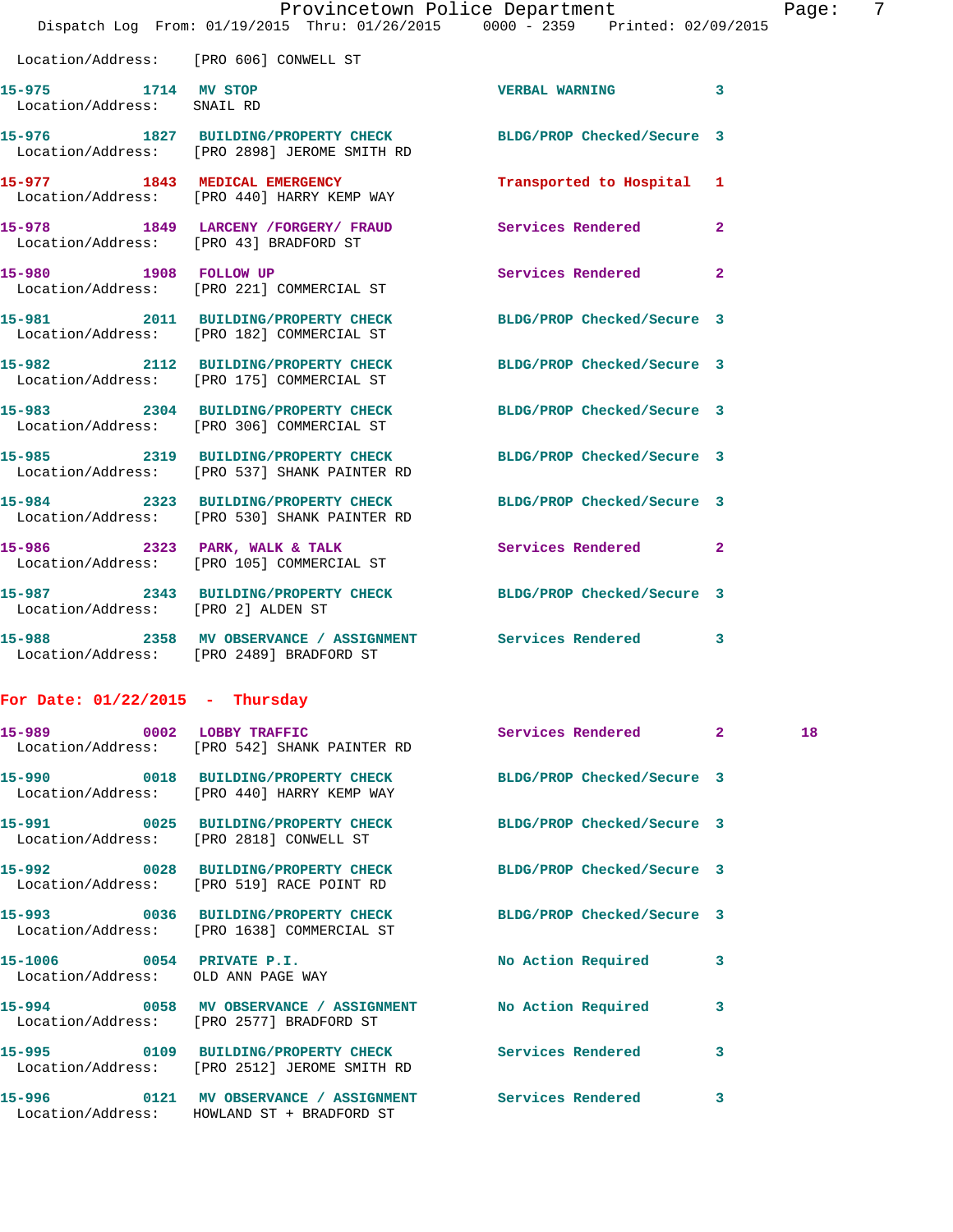|                                      | Provincetown Police Department<br>Dispatch Log From: 01/19/2015 Thru: 01/26/2015 0000 - 2359 Printed: 02/09/2015 |                            |                |
|--------------------------------------|------------------------------------------------------------------------------------------------------------------|----------------------------|----------------|
|                                      | 15-997 0204 BUILDING/PROPERTY CHECK BLDG/PROP Checked/Secure 3<br>Location/Address: [PRO 525] COMMERCIAL ST      |                            |                |
|                                      | 15-999 0220 BUILDING/PROPERTY CHECK BLDG/PROP Checked/Secure 3<br>Location/Address: [PRO 3259] MACMILLAN WHARF   |                            |                |
|                                      | 15-1000 0251 BUILDING/PROPERTY CHECK<br>Location/Address: [PRO 516] RACE POINT RD                                | BLDG/PROP Checked/Secure 3 |                |
|                                      | 15-1001 0308 BUILDING/PROPERTY CHECK<br>Location/Address: [PRO 1778] SHANK PAINTER RD                            | BLDG/PROP Checked/Secure 3 |                |
| 15-1002 0345 HAZARDS                 | Location/Address: [PRO 542] SHANK PAINTER RD                                                                     | Taken to Family/Guardian 2 |                |
|                                      | 15-1003 0425 BUILDING/PROPERTY CHECK<br>Location/Address: [PRO 3430] COMMERCIAL ST                               | <b>Services Rendered</b>   | 3              |
|                                      | 15-1004 0447 BUILDING/PROPERTY CHECK<br>Location/Address: [PRO 2512] JEROME SMITH RD                             | BLDG/PROP Checked/Secure 3 |                |
|                                      | 15-1005 0527 BUILDING/PROPERTY CHECK<br>Location/Address: [PRO 3737] BRADFORD ST                                 | BLDG/PROP Checked/Secure 3 |                |
| 15-1008 0634 ANIMAL CALL             | Location/Address: [TRU] BAYSIDE HILLS RD                                                                         | No Action Required         | $\overline{2}$ |
|                                      | 15-1009 0738 BUILDING/PROPERTY CHECK<br>Location/Address: [PRO 2483] COMMERCIAL ST                               | <b>Services Rendered</b>   | 3              |
|                                      | 15-1010 0814 SERVICE CALL/SCHOOL<br>Location/Address: [PRO 569] WINSLOW ST                                       | Services Rendered          | 3              |
|                                      | 15-1011 0828 ASSIST CITIZEN<br>Location/Address: [PRO 3007] HARRY KEMP WAY                                       | Services Rendered          | 3              |
| Location/Address: [PRO 571] ALDEN ST | 15-1012 0900 BUILDING/PROPERTY CHECK                                                                             | BLDG/PROP Checked/Secure 3 |                |
|                                      | 15-1013 0908 ALARM - FIRE/TESTING<br>Location/Address: [PRO 342] COMMERCIAL ST                                   | <b>Services Rendered</b>   | 1              |
| 15-1014 0914 MV STOP                 | Location/Address: ROUTE 6 + PROVINCELANDS RD                                                                     | <b>VERBAL WARNING</b>      |                |
|                                      | 15-1015 0954 BUILDING/PROPERTY CHECK BLDG/PROP Checked/Secure 3<br>Location/Address: [PRO 3317] CEMETERY RD      |                            |                |
| Location/Address: [PRO 3287] ROUTE 6 | 15-1016 1000 BUILDING/PROPERTY CHECK                                                                             | BLDG/PROP Checked/Secure 3 |                |
|                                      | 15-1017 1004 BUILDING/PROPERTY CHECK Services Rendered<br>Location/Address: [PRO 564] BAYBERRY AVE               |                            | 3              |
|                                      | 15-1018 1013 PARK, WALK & TALK<br>Location/Address: [PRO 105] COMMERCIAL ST                                      | <b>Services Rendered</b>   | $\overline{a}$ |
|                                      | 15-1019 1021 ALARM GENERAL/SPRINKLER ALARM Services Rendered<br>Location/Address: [PRO 1892] SHANK PAINTER RD    |                            | 1              |
| 15-1020 1038 ASSIST CITIZEN          | Location/Address: [PRO 144] COMMERCIAL ST                                                                        | SPOKEN TO                  | 3              |
|                                      | 15-1021 1047 ANIMAL CALL/PET PANTRY Services Rendered<br>Location/Address: [PRO 3296] SHANK PAINTER RD           |                            | $\mathbf{2}$   |
|                                      | 15-1022 1110 ASSIST AGENCY / MUTUAL AID/DOG Services Rendered<br>Location/Address: [PRO 542] SHANK PAINTER RD    |                            | 3              |

**15-1023 1114 BUILDING/PROPERTY CHECK Services Rendered 3**  Location/Address: [PRO 2499] RACE POINT RD

Page: 8<br>15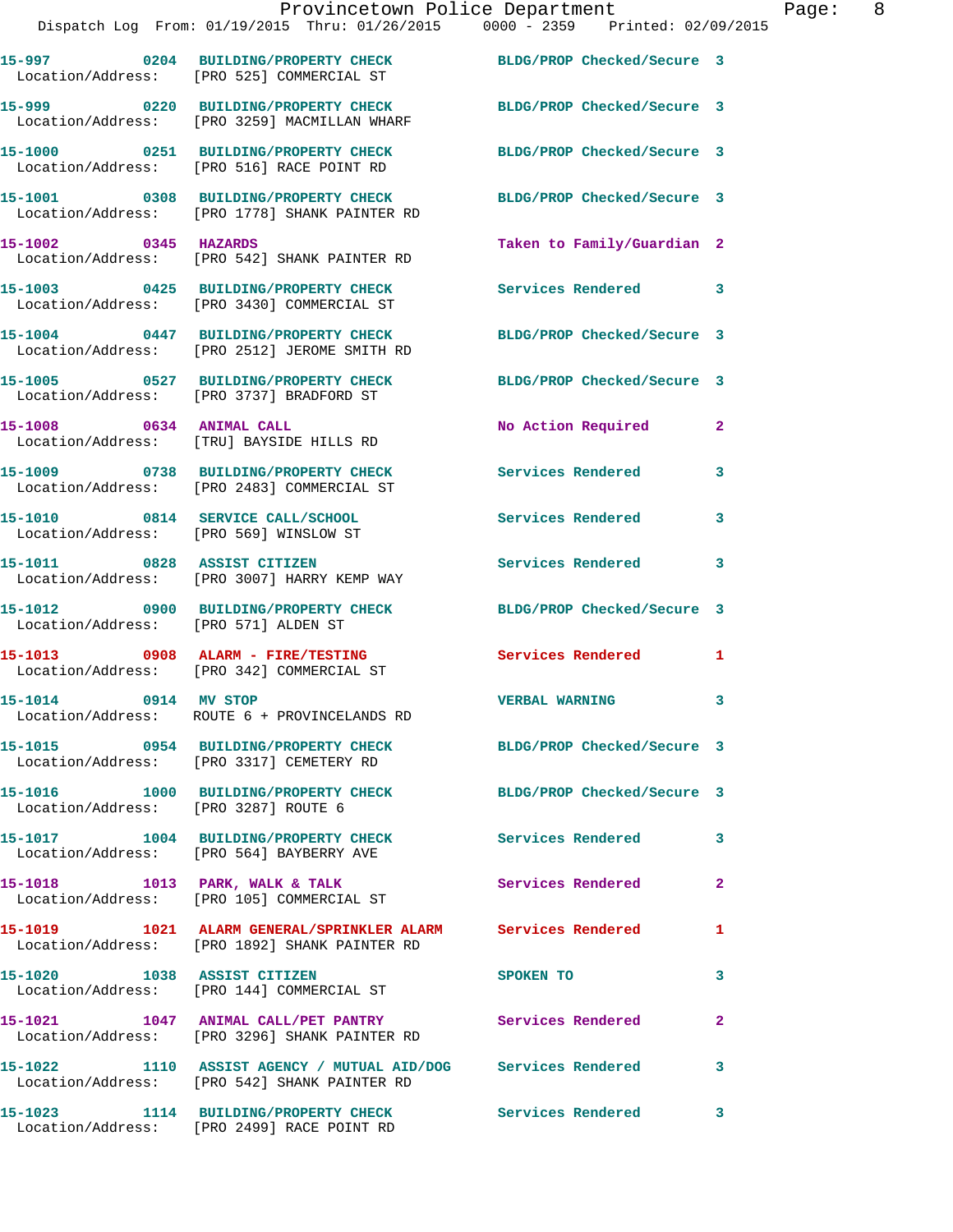|                                      | 15-1025 1228 911 GENERAL<br>Location/Address: [PRO 3670] SHANK PAINTER RD                                       | Services Rendered 1        |              |  |
|--------------------------------------|-----------------------------------------------------------------------------------------------------------------|----------------------------|--------------|--|
| Location/Address: [PRO 3287] ROUTE 6 | 15-1026 1308 BUILDING/PROPERTY CHECK BLDG/PROP Checked/Secure 3                                                 |                            |              |  |
|                                      | 15-1027 1348 PARK, WALK & TALK<br>Location/Address: [PRO 3259] MACMILLAN WHARF                                  | <b>Services Rendered</b>   | $\mathbf{2}$ |  |
|                                      | 15-1028 1401 ANIMAL CALL/LOOSE DOGS GONE ON ARRIVAL<br>Location/Address: [PRO 2540] RACE POINT RD               |                            | $\mathbf{2}$ |  |
|                                      | 15-1029 1526 DOCTOR-ORDERED TRANSPORT<br>Location/Address: [PRO 440] HARRY KEMP WAY                             | Transported to Hospital 1  |              |  |
|                                      | 15-1030 1533 BUILDING/PROPERTY CHECK BLDG/PROP Checked/Secure 3<br>Location/Address: [PRO 564] BAYBERRY AVE     |                            |              |  |
|                                      | 15-1032 1706 MV COMPLAINT<br>Location/Address: [PRO 2543] MACMILLAN WHARF                                       | Services Rendered          | $\mathbf{2}$ |  |
| 15-1033 1708 911 MISDIAL             | Location/Address: [PRO 3126] OLD ANN PAGE WAY                                                                   | <b>Services Rendered</b>   | 1            |  |
|                                      | 15-1034 1752 SERVE SUMMONS<br>Location/Address: [PRO 1252] SHANK PAINTER RD                                     | Could Not Locate           | 3            |  |
|                                      | 15-1036 1854 BUILDING/PROPERTY CHECK<br>Location/Address: [PRO 1638] COMMERCIAL ST                              | BLDG/PROP Checked/Secure 3 |              |  |
|                                      | 15-1037 1914 SPEAK TO OFFICER<br>Location/Address: [PRO 542] SHANK PAINTER RD                                   | SPOKEN TO                  | 3            |  |
|                                      | 15-1038 2029 BUILDING/PROPERTY CHECK<br>Location/Address: [PRO 3259] MACMILLAN WHARF                            | BLDG/PROP Checked/Secure 3 |              |  |
|                                      | 15-1039 2121 BUILDING/PROPERTY CHECK BLDG/PROP Checked/Secure 3<br>Location/Address: [PRO 175] COMMERCIAL ST    |                            |              |  |
|                                      | 15-1040 2208 BUILDING/PROPERTY CHECK BLDG/PROP Checked/Secure 3<br>Location/Address: [PRO 545] SHANK PAINTER RD |                            |              |  |
|                                      | 15-1041 2309 LOBBY TRAFFIC<br>Location/Address: [PRO 542] SHANK PAINTER RD                                      | Services Rendered 3        | 18           |  |
| 15-1042                              | 2313 BUILDING/PROPERTY CHECK<br>Location/Address: [PRO 433] RYDER ST EXT                                        | Services Rendered          | 3            |  |
|                                      | 15-1043 2318 COMMERCIAL BURGLAR<br>Location/Address: [PRO 285] COMMERCIAL ST                                    | BLDG/PROP Checked/Secure 1 |              |  |
|                                      | 15-1044 2326 PARK, WALK & TALK<br>Location/Address: [PRO 105] COMMERCIAL ST                                     | Services Rendered          | $\mathbf{2}$ |  |
|                                      | 15-1045 2349 BUILDING/PROPERTY CHECK<br>Location/Address: [PRO 564] BAYBERRY AVE                                | Services Rendered          | 3            |  |
|                                      | 15-1046 2354 BUILDING/PROPERTY CHECK<br>Location/Address: [PRO 306] COMMERCIAL ST                               | BLDG/PROP Checked/Secure 3 |              |  |
| For Date: $01/23/2015$ - Friday      |                                                                                                                 |                            |              |  |
|                                      | 15-1047 0006 BUILDING/PROPERTY CHECK                                                                            | BLDG/PROP Checked/Secure 3 |              |  |

**15-1048 0011 BUILDING/PROPERTY CHECK BLDG/PROP Checked/Secure 3** 

**15-1049 0012 BUILDING/PROPERTY CHECK BLDG/PROP Checked/Secure 3** 

Location/Address: [PRO 182] COMMERCIAL ST

Location/Address: [PRO 2818] CONWELL ST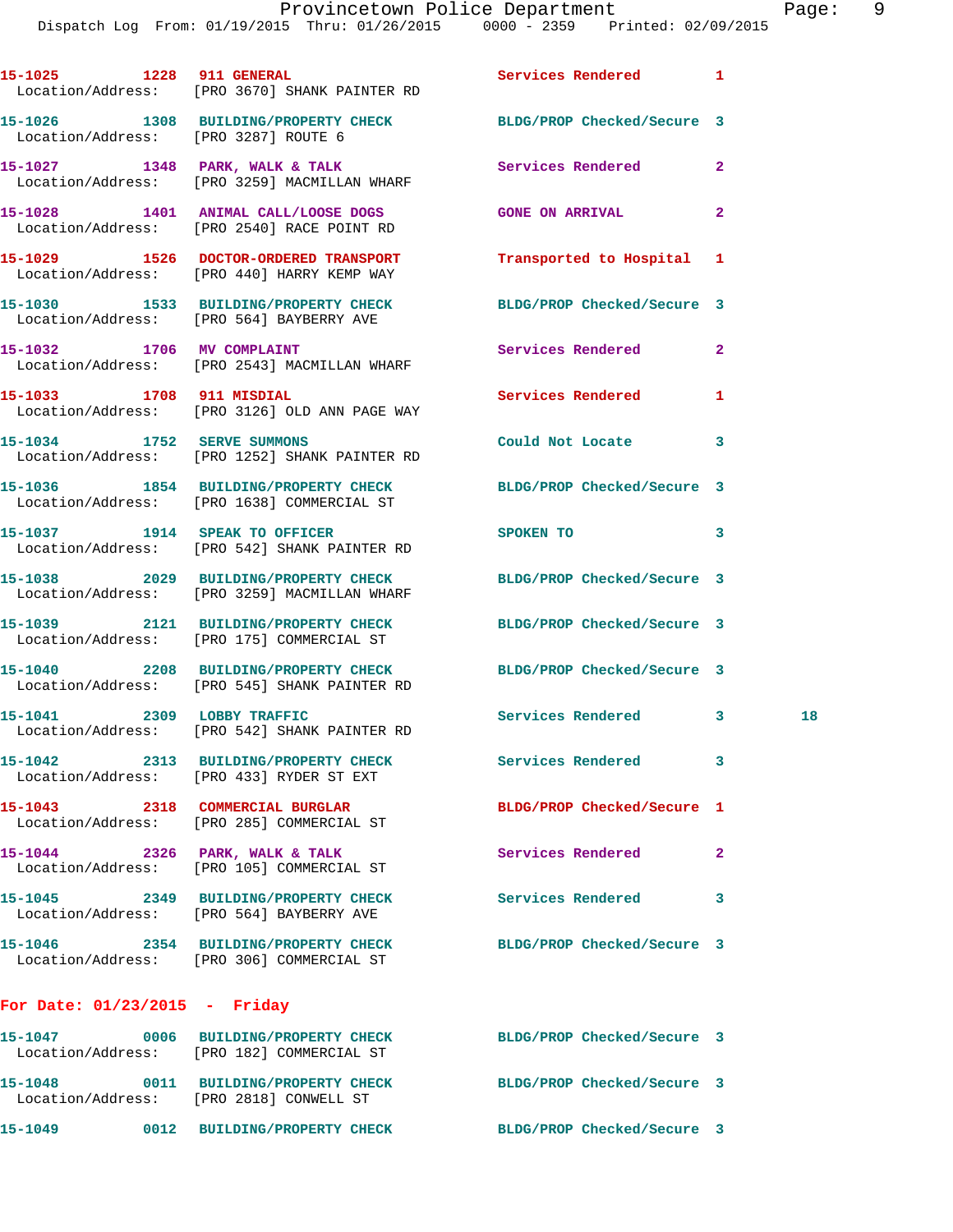|                                       | Dispatch Log From: 01/19/2015 Thru: 01/26/2015 0000 - 2359 Printed: 02/09/2015                                  | Provincetown Police Department | Page: 10 |
|---------------------------------------|-----------------------------------------------------------------------------------------------------------------|--------------------------------|----------|
|                                       | Location/Address: [PRO 2568] COMMERCIAL ST                                                                      |                                |          |
|                                       | 15-1050 0024 MV OBSERVANCE / ASSIGNMENT Services Rendered 3<br>Location/Address: [PRO 3231] BRADFORD ST         |                                |          |
|                                       | 15-1052 0121 BUILDING/PROPERTY CHECK BLDG/PROP Checked/Secure 3<br>Location/Address: [PRO 175] COMMERCIAL ST    |                                |          |
| Location/Address: [PRO 512] PRINCE ST | 15-1053 0139 BUILDING/PROPERTY CHECK BLDG/PROP Checked/Secure 3                                                 |                                |          |
|                                       | 15-1054 0200 BUILDING/PROPERTY CHECK Services Rendered 3<br>Location/Address: [PRO 2977] COMMERCIAL ST          |                                |          |
|                                       | 15-1055 0216 BUILDING/PROPERTY CHECK<br>Location/Address: [PRO 2568] COMMERCIAL ST                              | BLDG/PROP Checked/Secure 3     |          |
|                                       | 15-1056      0227   BUILDING/PROPERTY CHECK<br>Location/Address:   [PRO 646] COMMERCIAL ST                      | BLDG/PROP Checked/Secure 3     |          |
|                                       | 15-1057 0313 BUILDING/PROPERTY CHECK<br>Location/Address: [PRO 516] RACE POINT RD                               | BLDG/PROP Checked/Secure 3     |          |
|                                       | 15-1058 0330 BUILDING/PROPERTY CHECK<br>Location/Address: [PRO 519] RACE POINT RD                               | BLDG/PROP Checked/Secure 3     |          |
|                                       | 15-1059 0341 NOISE COMPLAINT<br>Location/Address: [PRO 3670] SHANK PAINTER RD                                   | Unfounded                      | 3        |
| Refer To Accident: 15-8-AC            | 15-1060 0352 MV ACCIDENT<br>Location/Address: [PRO 3165] RACE POINT RD                                          | <b>Vehicle Towed</b>           | 1        |
| Location/Address: [PRO 2521] ROUTE 6  | 15-1061 0417 ASSIST AGENCY / MUTUAL AID Services Rendered                                                       |                                | 3        |
|                                       | 15-1063 0526 BUILDING/PROPERTY CHECK BLDG/PROP Checked/Secure 3<br>Location/Address: [PRO 3471] BRADFORD ST EXT |                                |          |
|                                       | 15-1064 0534 BUILDING/PROPERTY CHECK BLDG/PROP Checked/Secure 3<br>Location/Address: [PRO 3256] COMMERCIAL ST   |                                |          |
| Location/Address: OLD ANN PAGE WAY    | 15-1065 0616 INFO SERVICES - LOBBY                                                                              | No Action Required 2           |          |
|                                       | 15-1066 0729 BUILDING/PROPERTY CHECK Services Rendered<br>Location/Address: [PRO 3430] COMMERCIAL ST            |                                | 3        |
| 15-1067 0803 SERVICE CALL             | Location/Address: [PRO 569] WINSLOW ST                                                                          | Services Rendered              | 3        |
| Location/Address: [PRO 3287] ROUTE 6  | 15-1068 0814 BUILDING/PROPERTY CHECK BLDG/PROP Checked/Secure 3                                                 |                                |          |
|                                       | 15-1069 0909 ABANDONED CALL<br>Location/Address: [PRO 440] HARRY KEMP WAY                                       | <b>SPOKEN TO</b>               | 1        |
| Location/Address: [PRO 521] ROUTE 6   | 15-1071 0917 BUILDING/PROPERTY CHECK Services Rendered                                                          |                                | 3        |
|                                       | 15-1072 0931 MV OBSERVANCE / ASSIGNMENT Services Rendered<br>Location/Address: [PRO 3430] COMMERCIAL ST         |                                | 3        |
|                                       | 15-1073 1125 MV OBSERVANCE / ASSIGNMENT Services Rendered<br>Location/Address: [PRO 2489] BRADFORD ST           |                                | 3        |
|                                       | 15-1074 1137 LEG CRAMPS/TRANSPORT<br>Location/Address: [PRO 3222] ALDEN ST                                      | Transported to Hospital 1      |          |
|                                       | 15-1075 1140 SUSPICIOUS ACTIVITY<br>Location/Address: [PRO 519] RACE POINT RD                                   | Unfounded                      | 2        |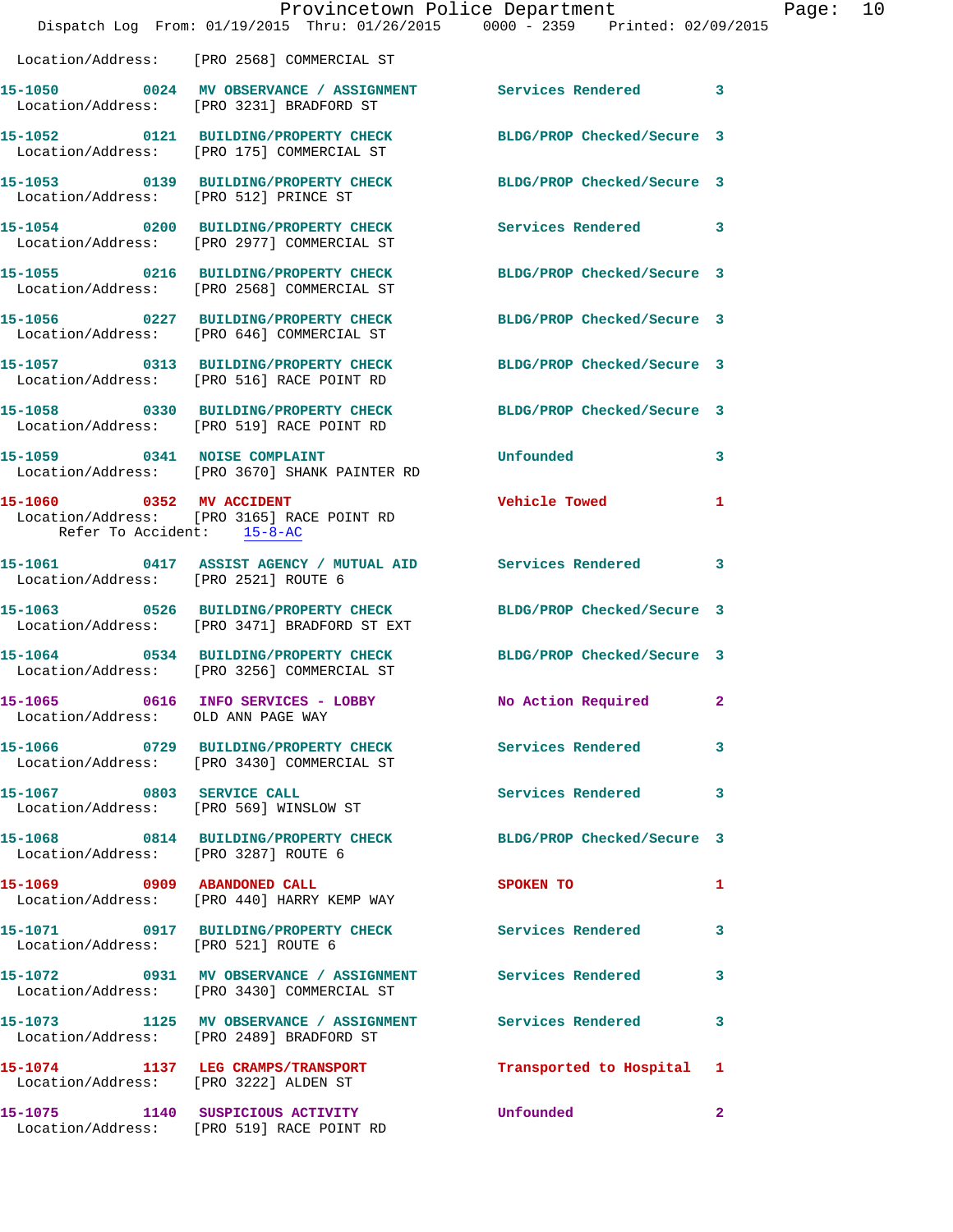Dispatch Log From: 01/19/2015 Thru: 01/26/2015 0000 - 2359 Printed: 02/09/2015 **15-1077 1250 911 MISDIAL Services Rendered 1**  Location/Address: [PRO 182] COMMERCIAL ST **15-1078 1257 BUILDING/PROPERTY CHECK BLDG/PROP Checked/Secure 3 1**  Location/Address: [PRO 3317] CEMETERY RD **15-1079 1316 BUILDING/PROPERTY CHECK Services Rendered 3**  Location/Address: [PRO 2977] COMMERCIAL ST **15-1080 1321 SUSPICIOUS ACTIVITY Unfounded 2**  Location/Address: RACE POINT RD + NELSON AVE **15-1081 1332 GENERAL INFO Services Rendered 3 15-1083 1353 BUILDING/PROPERTY CHECK BLDG/PROP Checked/Secure 3**  Location/Address: [PRO 447] JEROME SMITH RD **15-1086 1610 CITATION/1ST OFFENSE VERBAL WARNING 2**  Location/Address: [PRO 3317] CEMETERY RD **15-1087 1627 MEDICAL EMERGENCY Transported to Hospital 1**  Location/Address: [PRO 1109] SOMERSET RD **15-1091 1753 ASSIST CITIZEN SPOKEN TO 3**  Location/Address: [PRO 542] SHANK PAINTER RD

**15-1089 1818 BUILDING/PROPERTY CHECK BLDG/PROP Checked/Secure 3**  Location/Address: [PRO 16] MAYFLOWER AVE **15-1090 1826 ASSIST CITIZEN-REASSURANCE PRG No Action Required 3**  Location/Address: [PRO 442] HARRY KEMP WAY **15-1092 2059 BUILDING/PROPERTY CHECK BLDG/PROP Checked/Secure 3**  Location/Address: [PRO 3004] BRADFORD ST

**15-1093 2254 ASSIST CITIZEN Services Rendered 3**  Location/Address: [PRO 693] AUNT SUKEYS WAY

## **For Date: 01/24/2015 - Saturday**

|                                        | 15-1095 0023 LOBBY TRAFFIC Services Rendered 3<br>Location/Address: [PRO 542] SHANK PAINTER RD                        |                         | 10 <sub>1</sub> |
|----------------------------------------|-----------------------------------------------------------------------------------------------------------------------|-------------------------|-----------------|
|                                        | 15-1096 60051 PARK, WALK & TALK 600 Services Rendered<br>Location/Address: [PRO 105] COMMERCIAL ST                    | $\overline{2}$          |                 |
| Location/Address: [PRO 94] BRADFORD ST | 15-1097 6051 MV OBSERVANCE / ASSIGNMENT Services Rendered                                                             | $\overline{\mathbf{3}}$ |                 |
| Location/Address: [PRO 606] CONWELL ST |                                                                                                                       | $\overline{\mathbf{3}}$ |                 |
|                                        | 15-1099 		 0128 BUILDING/PROPERTY CHECK 		 BLDG/PROP Checked/Secure 3<br>Location/Address: [PRO 530] SHANK PAINTER RD |                         |                 |
|                                        | 15-1100 0134 BUILDING/PROPERTY CHECK BLDG/PROP Checked/Secure 3<br>Location/Address: [PRO 182] COMMERCIAL ST          |                         |                 |
|                                        | 15-1101 0156 BUILDING/PROPERTY CHECK BLDG/PROP Checked/Secure 3<br>Location/Address: [PRO 488] MAYFLOWER AVE          |                         |                 |
| Location/Address: [PRO 512] PRINCE ST  | 15-1102 0202 BUILDING/PROPERTY CHECK BLDG/PROP Checked/Secure 3                                                       |                         |                 |
|                                        | 15-1103 0202 BUILDING/PROPERTY CHECK BLDG/PROP Checked/Secure 3<br>Location/Address: [PRO 1740] BRADFORD ST EXT       |                         |                 |
|                                        | 15-1104 0304 BUILDING/PROPERTY CHECK BLDG/PROP Checked/Secure 3<br>Location/Address: [PRO 519] RACE POINT RD          |                         |                 |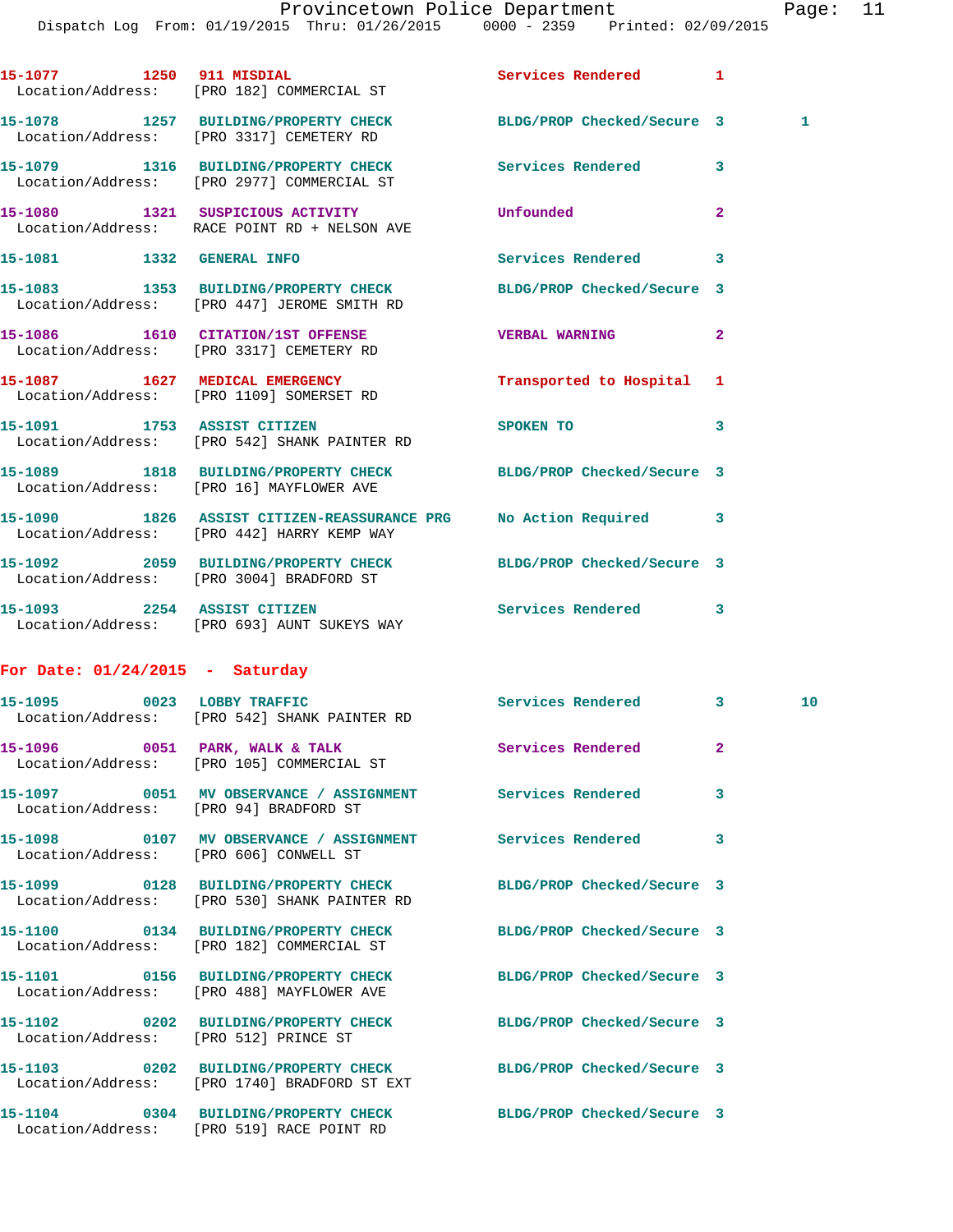|                                                                 | 15-1105 0346 BUILDING/PROPERTY CHECK<br>Location/Address: [PRO 1638] COMMERCIAL ST                      | BLDG/PROP Checked/Secure 3 |   |
|-----------------------------------------------------------------|---------------------------------------------------------------------------------------------------------|----------------------------|---|
|                                                                 | 15-1106 0409 BUILDING/PROPERTY CHECK<br>Location/Address: [PRO 75] CAPTAIN BERTIE RD                    | BLDG/PROP Checked/Secure 3 |   |
|                                                                 | 15-1107 0457 BUILDING/PROPERTY CHECK<br>Location/Address: [PRO 3151] COMMERCIAL ST                      | BLDG/PROP Checked/Secure 3 |   |
| Location/Address:                                               | 15-1108 0525 BUILDING/PROPERTY CHECK<br>[PRO 444] HIGH POLE HILL                                        | BLDG/PROP Checked/Secure 3 |   |
| Location/Address: [PRO 2539] RYDER ST                           | 15-1109 0559 BUILDING/PROPERTY CHECK                                                                    | Services Rendered 3        |   |
| Location/Address:                                               | 15-1110 0817 BUILDING/PROPERTY CHECK<br>[PRO 2898] JEROME SMITH RD                                      | BLDG/PROP Checked/Secure 3 |   |
|                                                                 | 15-1111 0839 BUILDING/PROPERTY CHECK<br>Location/Address: [PRO 3430] COMMERCIAL ST                      | BLDG/PROP Checked/Secure 3 |   |
| Location/Address: [PRO 571] ALDEN ST                            | 15-1112 0901 BUILDING/PROPERTY CHECK                                                                    | BLDG/PROP Checked/Secure 3 |   |
|                                                                 | 15-1113 0904 BUILDING/PROPERTY CHECK<br>Location/Address: [PRO 106] COMMERCIAL ST                       | Services Rendered 3        |   |
|                                                                 | 15-1114 0916 BUILDING/PROPERTY CHECK<br>Location/Address: [PRO 3259] MACMILLAN WHARF                    | BLDG/PROP Checked/Secure 3 |   |
| 15-1115 0935 WATER LEAK<br>Location/Address: [PRO 704] BANGS ST |                                                                                                         | Taken/Referred to Other 3  |   |
|                                                                 | 15-1116 1030 BUILDING/PROPERTY CHECK<br>Location/Address: [PRO 2483] COMMERCIAL ST                      | BLDG/PROP Checked/Secure 3 |   |
|                                                                 | 15-1117 1156 BUILDING/PROPERTY CHECK<br>Location/Address: [PRO 1778] SHANK PAINTER RD                   | BLDG/PROP Checked/Secure 3 |   |
|                                                                 | 15-1118 1251 FOUND BRACELETS<br>Location/Address: [PRO 43] BRADFORD ST                                  | Services Rendered          | 3 |
| 15-1119 1307 TRAFFIC CONTROL                                    | Location/Address: [PRO 3004] BRADFORD ST                                                                | Services Rendered          | 3 |
|                                                                 | 15-1120 1324 BUILDING/PROPERTY CHECK<br>Location/Address: [PRO 2977] COMMERCIAL ST                      | Services Rendered          | 3 |
| 15-1122 1347 MINOR MVA                                          | Location/Address: [PRO 539] SHANK PAINTER RD                                                            | Services Rendered 1        |   |
| 15-1123 1354 VERBAL SPEED                                       | Location/Address: PLEASANT ST + BRADFORD ST                                                             | <b>VERBAL WARNING</b>      | 3 |
|                                                                 | 15-1124 1540 MV OBSERVANCE / ASSIGNMENT Services Rendered 3<br>Location/Address: [PRO 2489] BRADFORD ST |                            |   |
| 15-1125 1622 MV ACCIDENT                                        | Location/Address: [PRO 440] HARRY KEMP WAY                                                              | SPOKEN TO                  | 1 |
|                                                                 | 15-1126 1810 BUILDING/PROPERTY CHECK<br>Location/Address: [PRO 530] SHANK PAINTER RD                    | BLDG/PROP Checked/Secure 3 |   |
|                                                                 | 15-1127 1843 BUILDING/PROPERTY CHECK<br>Location/Address: [PRO 519] RACE POINT RD                       | BLDG/PROP Checked/Secure 3 |   |
|                                                                 | 15-1128 1942 BUILDING/PROPERTY CHECK<br>Location/Address: [PRO 75] CAPTAIN BERTIE RD                    | BLDG/PROP Checked/Secure 3 |   |
| 15-1129                                                         | 2009 MV UNLOADING                                                                                       | No Action Required 2       |   |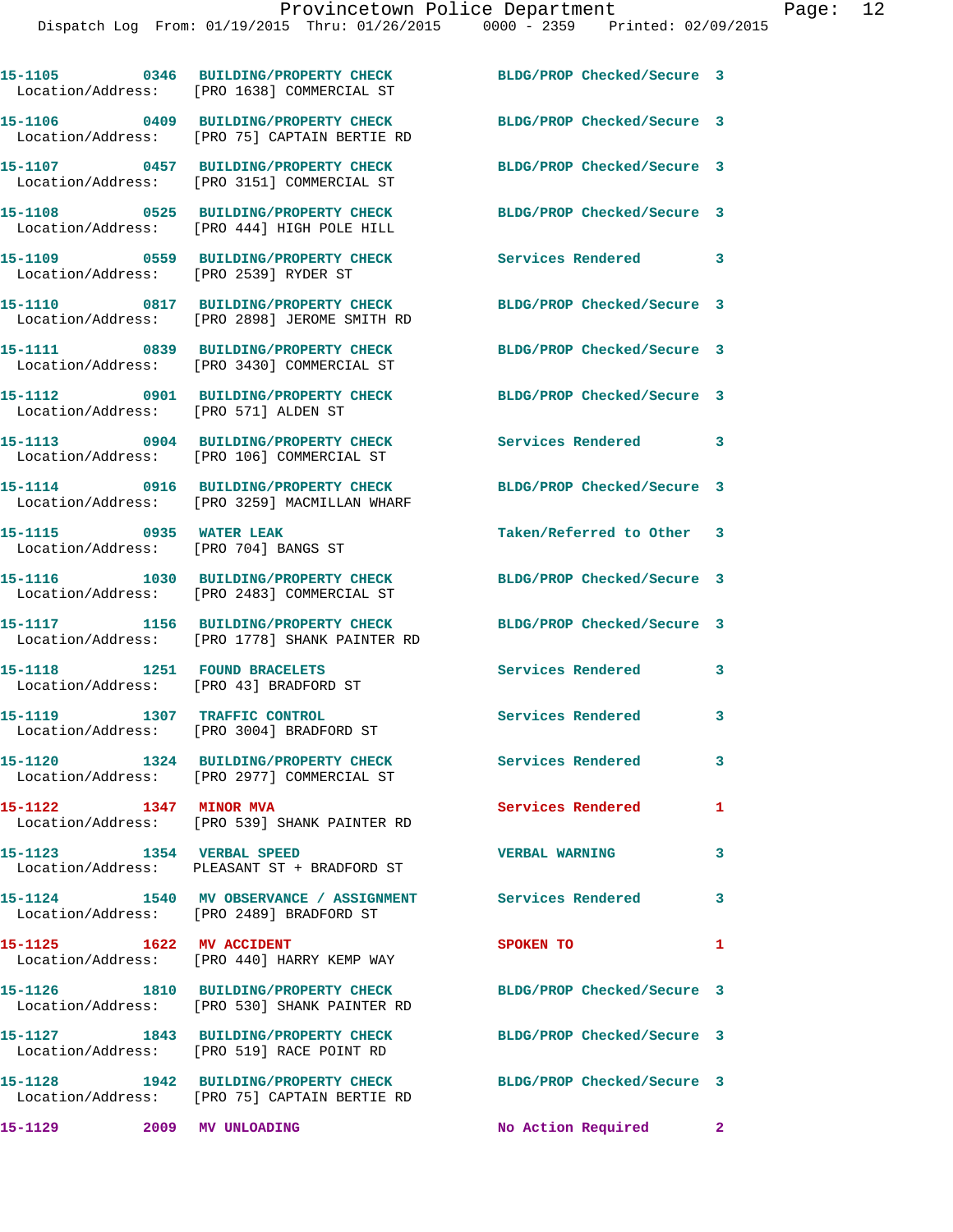|                                      | Dispatch Log From: 01/19/2015 Thru: 01/26/2015 0000 - 2359 Printed: 02/09/2015                                  | Provincetown Police Department |              | Page: 13 |  |
|--------------------------------------|-----------------------------------------------------------------------------------------------------------------|--------------------------------|--------------|----------|--|
|                                      | Location/Address: [PRO 3670] SHANK PAINTER RD                                                                   |                                |              |          |  |
|                                      | 15-1132 2015 MV OBSERVANCE / ASSIGNMENT Services Rendered 3<br>Location/Address: BRADFORD ST + SHANK PAINTER RD |                                |              |          |  |
| 15-1130 2018 MV STOP                 | Location/Address: [PRO 3296] SHANK PAINTER RD                                                                   | <b>VERBAL WARNING</b>          | 3            |          |  |
|                                      | 15-1131 2020 MEDICAL EMERGENCY<br>Location/Address: [PRO 1177] COURT ST                                         | PATIENT REFUSAL                | 1            |          |  |
|                                      | 15-1133 2106 SUSPICIOUS ACTIVITY<br>Location/Address: [PRO 3430] COMMERCIAL ST                                  | No Action Required             | $\mathbf{2}$ |          |  |
|                                      | 15-1134 2127 BUILDING/PROPERTY CHECK BLDG/PROP Checked/Secure 3<br>Location/Address: [PRO 306] COMMERCIAL ST    |                                |              |          |  |
|                                      | 15-1135 2127 BUILDING/PROPERTY CHECK BLDG/PROP Checked/Secure 3 Location/Address: [PRO 3780] MEADOW RD          |                                |              |          |  |
|                                      | 15-1136 2156 BUILDING/PROPERTY CHECK<br>Location/Address: [PRO 564] BAYBERRY AVE                                | BLDG/PROP Checked/Secure 3     |              |          |  |
| 15-1137 2205 HAZARDS                 | Location: TOWN OF PROVINCETOWN                                                                                  | Taken/Referred to Other 2      |              |          |  |
|                                      | 15-1138 2303 LOBBY TRAFFIC<br>Location/Address: [PRO 542] SHANK PAINTER RD                                      | Services Rendered 3            |              | 13       |  |
|                                      | 15-1139 2337 BUILDING/PROPERTY CHECK BLDG/PROP Checked/Secure 3<br>Location/Address: [PRO 2568] COMMERCIAL ST   |                                |              |          |  |
|                                      | 15-1140 2345 PARK, WALK & TALK<br>Location/Address: [PRO 105] COMMERCIAL ST                                     | Services Rendered              | $\mathbf{2}$ |          |  |
|                                      | 15-1141 2355 BUILDING/PROPERTY CHECK BLDG/PROP Checked/Secure 3<br>Location/Address: [PRO 1638] COMMERCIAL ST   |                                |              |          |  |
|                                      | 15-1142 2357 BUILDING/PROPERTY CHECK<br>Location/Address: [PRO 2500] COMMERCIAL ST                              | Services Rendered              | $\mathbf{3}$ |          |  |
| For Date: 01/25/2015 - Sunday        |                                                                                                                 |                                |              |          |  |
| Location/Address: COMMERCIAL ST      | 15-1143 0013 MV HIT & RUN                                                                                       | SPOKEN TO 2                    |              |          |  |
|                                      | 15-1145  0106 BUILDING/PROPERTY CHECK BLDG/PROP Checked/Secure 3<br>Location/Address: [PRO 2540] RACE POINT RD  |                                |              |          |  |
| Location/Address: [PRO 2521] ROUTE 6 | 15-1144 0109 ASSIST AGENCY / MUTUAL AID Services Rendered 3                                                     |                                |              |          |  |
|                                      | 15-1146  0117 BUILDING/PROPERTY CHECK BLDG/PROP Checked/Secure 3<br>Location/Address: [PRO 37] BRADFORD ST      |                                |              |          |  |
|                                      | 15-1147  0144 BUILDING/PROPERTY CHECK Services Rendered 3<br>Location/Address: [PRO 3430] COMMERCIAL ST         |                                |              |          |  |
|                                      | 15-1148 0150 BUILDING/PROPERTY CHECK BLDG/PROP Checked/Secure 3<br>Location/Address: [PRO 554] TREMONT ST       |                                |              |          |  |
|                                      | 15-1149 0241 COMMERCIAL BURG<br>Location/Address: [PRO 285] COMMERCIAL ST                                       | BLDG/PROP Checked/Secure 1     |              |          |  |
|                                      | 15-1150 0308 MV OBSERVANCE / ASSIGNMENT Services Rendered 3<br>Location/Address: RYDER ST + BRADFORD ST         |                                |              |          |  |
|                                      | 15-1151 0318 BUILDING/PROPERTY CHECK BLDG/PROP Checked/Secure 3<br>Location/Address: [PRO 2818] CONWELL ST      |                                |              |          |  |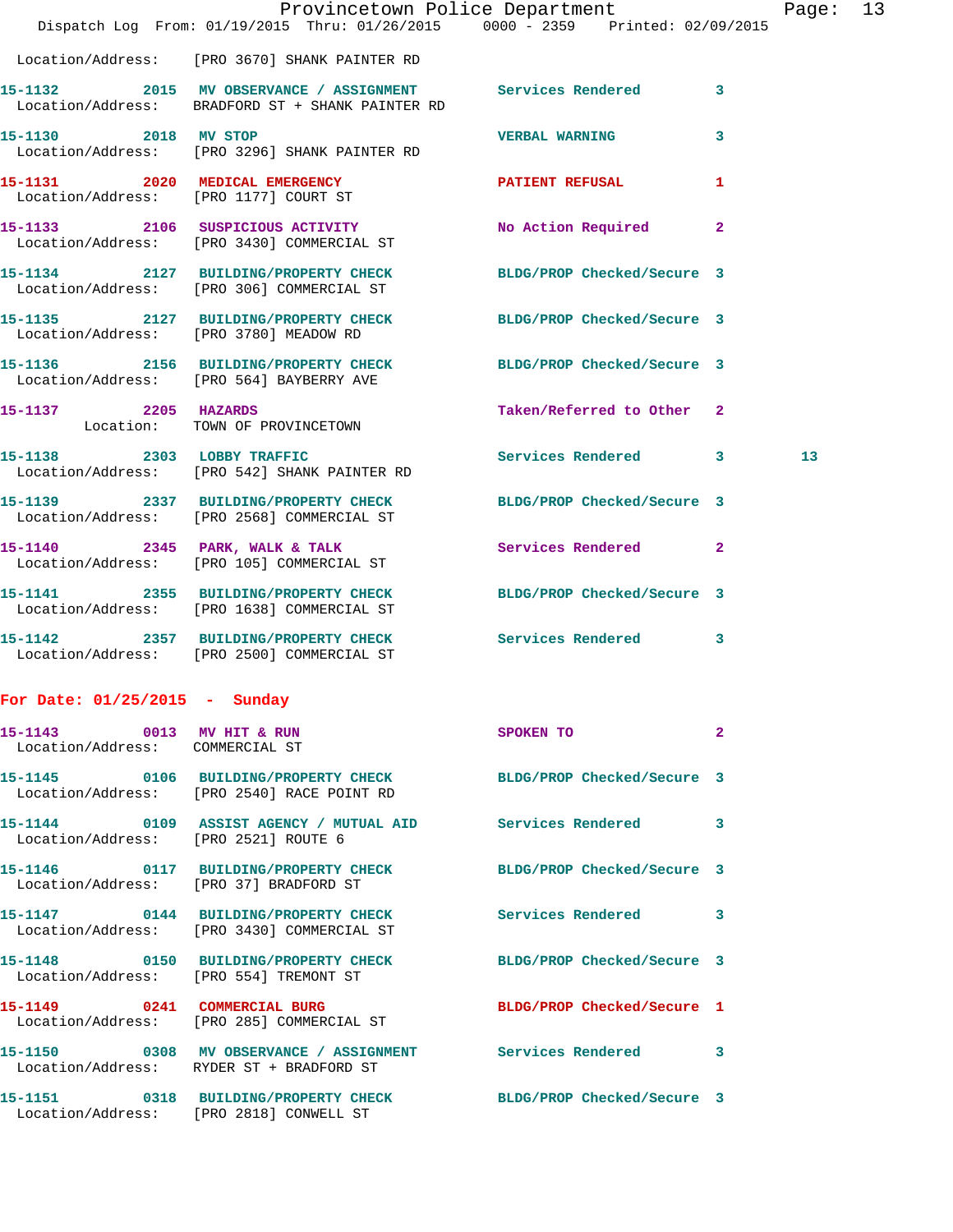|                                                                    | Provincetown Police Department Page: 14<br>Dispatch Log From: 01/19/2015 Thru: 01/26/2015 0000 - 2359 Printed: 02/09/2015 |                            |              |   |  |
|--------------------------------------------------------------------|---------------------------------------------------------------------------------------------------------------------------|----------------------------|--------------|---|--|
|                                                                    | 15-1152 0513 BUILDING/PROPERTY CHECK Services Rendered 3<br>Location/Address: [PRO 2489] BRADFORD ST                      |                            |              |   |  |
|                                                                    | 15-1153 0521 BUILDING/PROPERTY CHECK BLDG/PROP Checked/Secure 3<br>Location/Address: [PRO 341] COMMERCIAL ST              |                            |              |   |  |
|                                                                    | 15-1154 		 0534 MV OBSERVANCE / ASSIGNMENT Services Rendered 3<br>Location/Address: HIGH POLE HL + BRADFORD ST            |                            |              |   |  |
|                                                                    | 15-1155 0600 BUILDING/PROPERTY CHECK BLDG/PROP Checked/Secure 3<br>Location/Address: [PRO 1778] SHANK PAINTER RD          |                            |              |   |  |
|                                                                    |                                                                                                                           | Services Rendered 3        |              |   |  |
|                                                                    | 15-1157 0735 BUILDING/PROPERTY CHECK BLDG/PROP Checked/Secure 3<br>Location/Address: [PRO 1778] SHANK PAINTER RD          |                            |              |   |  |
|                                                                    | 15-1158 0743 BUILDING/PROPERTY CHECK Services Rendered 3<br>Location/Address: [PRO 2483] COMMERCIAL ST                    |                            |              |   |  |
|                                                                    | 15-1159 0800 BUILDING/PROPERTY CHECK BLDG/PROP Checked/Secure 3<br>Location/Address: [PRO 530] SHANK PAINTER RD           |                            |              |   |  |
|                                                                    | 15-1160 0803 BUILDING/PROPERTY CHECK Services Rendered 3<br>Location/Address: [PRO 2206] COMMERCIAL ST                    |                            |              |   |  |
|                                                                    | 15-1162 0819 BUILDING/PROPERTY CHECK BLDG/PROP Checked/Secure 3<br>Location/Address: [PRO 447] JEROME SMITH RD            |                            |              |   |  |
|                                                                    | 15-1161 0822 INFO SERVICES - PHONE No Action Required 2<br>Location/Address: [PRO 569] WINSLOW ST                         |                            |              |   |  |
|                                                                    | 15-1163 6852 MV OBSERVANCE / ASSIGNMENT Services Rendered<br>Location/Address: [PRO 2489] BRADFORD ST                     |                            | 3            |   |  |
| Location/Address: [PRO 3440] ROUTE 6                               | 15-1164 0905 MV OBSERVANCE / ASSIGNMENT Services Rendered 3                                                               |                            |              |   |  |
|                                                                    | 15-1165 0921 BUILDING/PROPERTY CHECK Services Rendered<br>Location/Address: [PRO 3430] COMMERCIAL ST                      |                            | $\mathbf{3}$ |   |  |
| 15-1166 0924 MEDICAL EMERGENCY<br>Location/Address: HARRY KEMP WAY |                                                                                                                           | Transported to Hospital 1  |              |   |  |
| 15-1167 0940 MV STOP<br>Location/Address: [PRO 2521] ROUTE 6       |                                                                                                                           | <b>VERBAL WARNING</b>      | 3            |   |  |
|                                                                    |                                                                                                                           | No Action Required 3       |              |   |  |
| Location/Address: [PRO 2] ALDEN ST                                 | 15-1171 1023 BUILDING/PROPERTY CHECK                                                                                      | BLDG/PROP Checked/Secure 3 |              |   |  |
|                                                                    | 15-1172 1041 BUILDING/PROPERTY CHECK<br>Location/Address: [PRO 444] HIGH POLE HILL                                        | BLDG/PROP Checked/Secure 3 |              |   |  |
| 15-1173 1103 TANK LOST/FOUND                                       | Location/Address: [PRO 1325] COMMERCIAL ST                                                                                | Services Rendered 3        |              | 1 |  |
| 15-1174 1114 MV STOP                                               | Location/Address: [PRO 2490] PROVINCELANDS RD                                                                             | <b>VERBAL WARNING</b>      | 3            |   |  |
| 15-1175 1139 MV STOP                                               | Location/Address: BRADFORD ST + ATLANTIC AVE<br>Refer To Arrest: 15-10-AR                                                 | Arrest(s) Made             | 3            |   |  |
| 15-1178 1422 911 GENERAL                                           | Location/Address: [PRO 3076] COMMERCIAL ST                                                                                | Services Rendered 1        |              |   |  |
|                                                                    |                                                                                                                           | <b>VERBAL WARNING</b>      | 3            |   |  |

Location/Address: KENDALL LN + BRADFORD ST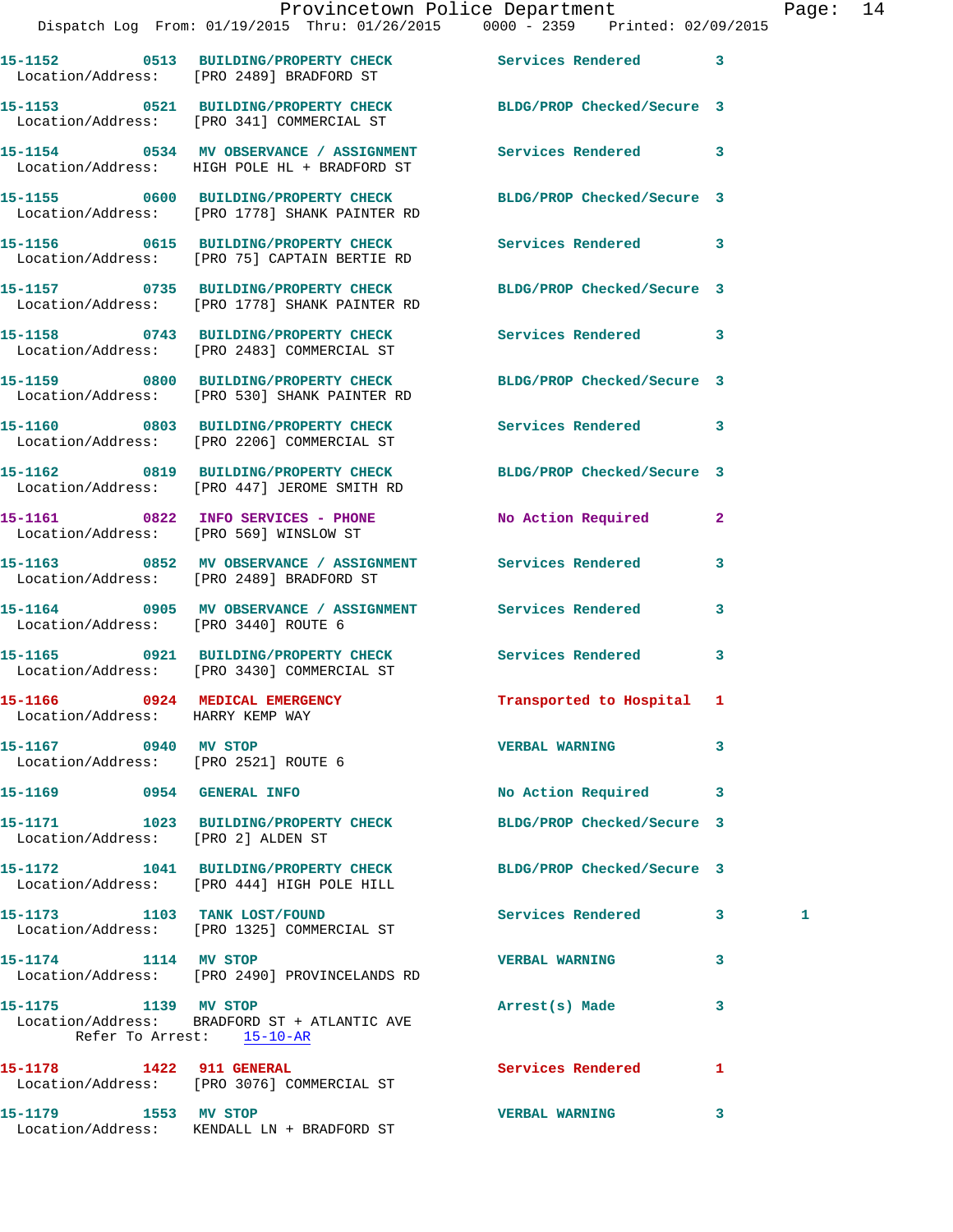|                                        | 15-1180 1558 LOST CASH<br>Location/Address: [PRO 2207] SHANK PAINTER RD                                         | Services Rendered 3        |   |    |
|----------------------------------------|-----------------------------------------------------------------------------------------------------------------|----------------------------|---|----|
| Location/Address: [PRO 16] BRADFORD ST | 15-1181 1606 BUILDING/PROPERTY CHECK                                                                            | BLDG/PROP Checked/Secure 3 |   |    |
|                                        | 15-1182 1612 BUILDING/PROPERTY CHECK<br>Location/Address: [PRO 3317] CEMETERY RD                                | BLDG/PROP Checked/Secure 3 |   |    |
|                                        | 15-1183    1631    SUSPICIOUS ACTIVITY<br>Location/Address: [PRO 3846] HARRY KEMP WAY                           | GONE ON ARRIVAL 2          |   |    |
|                                        | 15-1184 1645 BUILDING/PROPERTY CHECK<br>Location/Address: [PRO 444] HIGH POLE HILL                              | BLDG/PROP Checked/Secure 3 |   |    |
|                                        | 15-1185 1654 TTY TEST CALL<br>Location/Address: [PRO 542] SHANK PAINTER RD                                      | Services Rendered 1        |   |    |
| Location/Address: [PRO 512] PRINCE ST  | 15-1186 1734 BUILDING/PROPERTY CHECK BLDG/PROP Checked/Secure 3                                                 |                            |   |    |
|                                        | 15-1187 1736 BUILDING/PROPERTY CHECK BLDG/PROP Checked/Secure 3<br>Location/Address: [PRO 1638] COMMERCIAL ST   |                            |   |    |
|                                        | 15-1188 1853 BUILDING/PROPERTY CHECK BLDG/PROP Checked/Secure 3<br>Location/Address: [PRO 3259] MACMILLAN WHARF |                            |   |    |
| 15-1189 1854 911 GENERAL               | Location/Address: [PRO 3670] SHANK PAINTER RD                                                                   | Services Rendered          | 1 |    |
|                                        | 15-1190 1917 ASSIST CITIZEN<br>Location/Address: [PRO 1440] WASHINGTON AVE                                      | Services Rendered 3        |   |    |
|                                        | 15-1191 1936 BUILDING/PROPERTY CHECK<br>Location/Address: [PRO 519] RACE POINT RD                               | BLDG/PROP Checked/Secure 3 |   |    |
|                                        | 15-1193 2130 DISTURBANCE<br>Location/Address: [PRO 246] COMMERCIAL ST                                           | Could Not Locate 1         |   |    |
|                                        | 15-1194 2131 BUILDING/PROPERTY CHECK<br>Location/Address: [PRO 175] COMMERCIAL ST                               | BLDG/PROP Checked/Secure 3 |   |    |
|                                        | 15-1195 2145 BUILDING/PROPERTY CHECK<br>Location/Address: [PRO 3004] BRADFORD ST                                | BLDG/PROP Checked/Secure 3 |   |    |
| 15-1196 2253 LOBBY TRAFFIC             | Location/Address: [PRO 542] SHANK PAINTER RD                                                                    | Services Rendered 3        |   | 28 |
|                                        | 15-1198 2316 BUILDING/PROPERTY CHECK<br>Location/Address: [PRO 3430] COMMERCIAL ST                              | BLDG/PROP Checked/Secure 3 |   |    |
| Location/Address: [PRO 2] ALDEN ST     | 15-1197 2321 BUILDING/PROPERTY CHECK                                                                            | BLDG/PROP Checked/Secure 3 |   |    |
| Location/Address: [PRO 94] BRADFORD ST | 15-1200 2337 MV OBSERVANCE / ASSIGNMENT Services Rendered                                                       |                            | 3 |    |
| Location/Address: [PRO 512] PRINCE ST  | 15-1201 2354 BUILDING/PROPERTY CHECK BLDG/PROP Checked/Secure 3                                                 |                            |   |    |
| For Date: $01/26/2015$ - Monday        |                                                                                                                 |                            |   |    |
| 15-1202                                | 0039 BUILDING/PROPERTY CHECK Services Rendered 3<br>Location/Address: [PRO 1989] COMMERCIAL ST                  |                            |   |    |
|                                        |                                                                                                                 |                            |   |    |

- Location/Address: COMMERCIAL ST
- **15-1203 0040 PARK, WALK & TALK Services Rendered 2**
- **15-1204 0106 MV OBSERVANCE / ASSIGNMENT Services Rendered 3**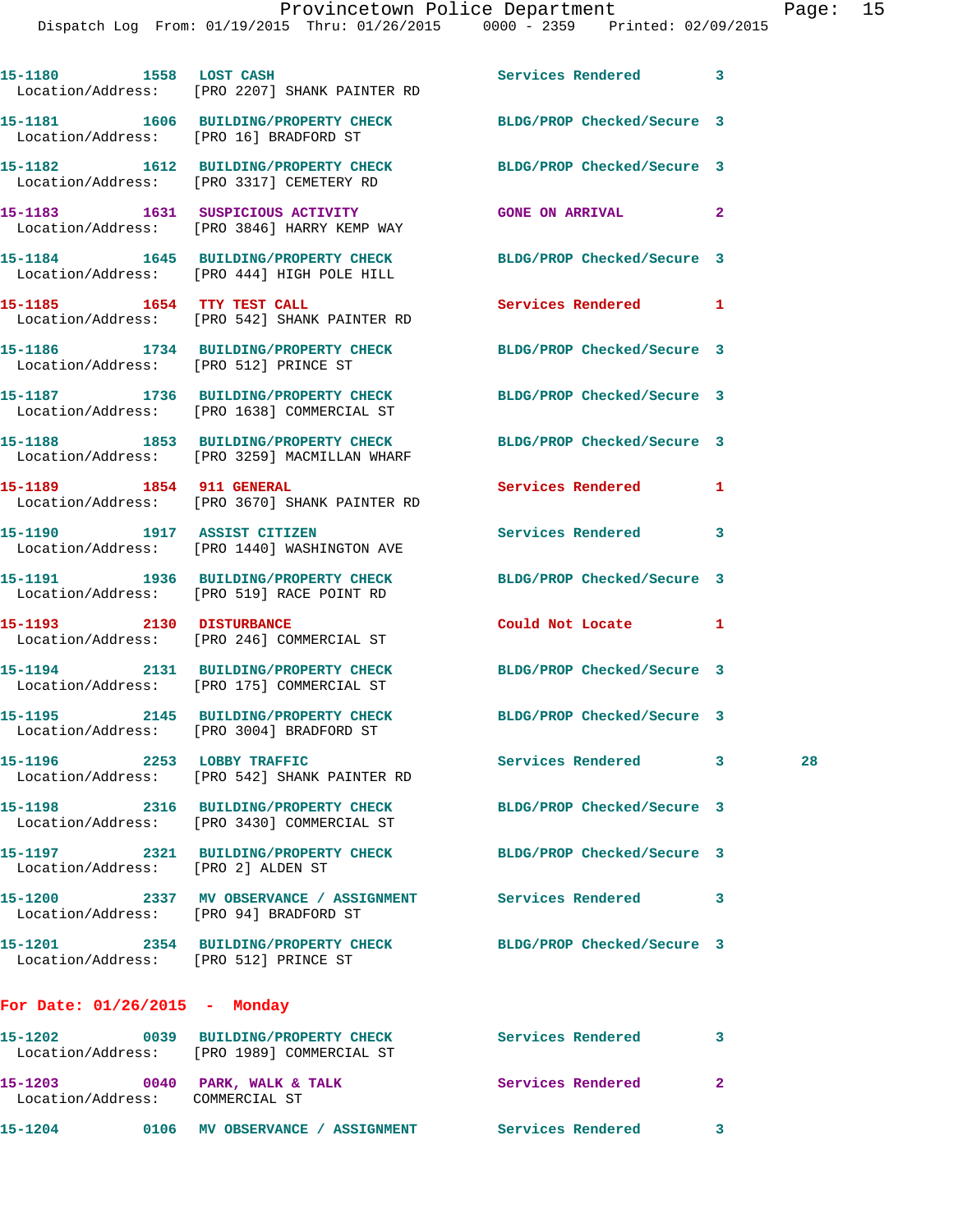|                                                                     | Provincetown Police Department<br>Dispatch Log From: 01/19/2015 Thru: 01/26/2015 0000 - 2359 Printed: 02/09/2015 |                            |              |
|---------------------------------------------------------------------|------------------------------------------------------------------------------------------------------------------|----------------------------|--------------|
|                                                                     | Location/Address: [PRO 3231] BRADFORD ST                                                                         |                            |              |
|                                                                     | 15-1205 0158 BUILDING/PROPERTY CHECK<br>Location/Address: [PRO 2206] COMMERCIAL ST                               | BLDG/PROP Checked/Secure 3 |              |
|                                                                     | 15-1206 0228 BUILDING/PROPERTY CHECK<br>Location/Address: [PRO 447] JEROME SMITH RD                              | BLDG/PROP Checked/Secure 3 |              |
|                                                                     | 15-1207 0410 BUILDING/PROPERTY CHECK<br>Location/Address: [PRO 106] COMMERCIAL ST                                | <b>Services Rendered</b>   | 3            |
|                                                                     | 15-1208 0515 BUILDING/PROPERTY CHECK<br>Location/Address: [PRO 3609] COMMERCIAL ST                               | BLDG/PROP Checked/Secure 3 |              |
|                                                                     | 15-1209 0518 BUILDING/PROPERTY CHECK<br>Location/Address: [PRO 545] SHANK PAINTER RD                             | Services Rendered          | 3            |
| Location/Address: [PRO 3287] ROUTE 6                                | 15-1210 0547 BUILDING/PROPERTY CHECK                                                                             | <b>Services Rendered</b>   | 3            |
|                                                                     | 15-1211 0602 BUILDING/PROPERTY CHECK<br>Location/Address: [PRO 564] BAYBERRY AVE                                 | <b>Services Rendered</b>   | 3            |
|                                                                     | 15-1212 0603 BUILDING/PROPERTY CHECK<br>Location/Address: [PRO 2490] PROVINCELANDS RD                            | <b>Services Rendered</b>   | 3            |
|                                                                     | 15-1213 0736 VERBAL HEADLIGHT<br>Location/Address: RYDER ST + BRADFORD ST                                        | <b>VERBAL WARNING</b>      | 3            |
| Location/Address: [PRO 2038] CENTER ST                              | 15-1214 0802 ABANDONED BIKE                                                                                      | Taken/Referred to Other    | $\mathbf{2}$ |
| 15-1215 0810 AT SCHOOL                                              | Location/Address: [PRO 569] WINSLOW ST                                                                           | Services Rendered          | 3            |
| 15-1216 0830 COURT RUN                                              | Location/Address: [PRO 542] SHANK PAINTER RD                                                                     | Services Rendered          | 3            |
| 15-1217 0831 HAZARD CONCERN                                         | Location/Address: [PRO 2132] COMMERCIAL ST                                                                       | Services Rendered          | $\mathbf{2}$ |
|                                                                     | 15-1218 0855 DOCTOR-ORDERED TRANSPORT<br>Location/Address: [PRO 440] HARRY KEMP WAY                              | Transported to Hospital    | 1            |
| 15-1219 0859 TRESPASS                                               | Location/Address: [PRO 1230] COMMERCIAL ST                                                                       | Could Not Locate           | $\mathbf{2}$ |
| 15-1221 0928 RACCOON REMOVAL<br>Location/Address: [PRO 546] ROUTE 6 |                                                                                                                  | Services Rendered          | 2            |
|                                                                     | 15-1222 1003 PARKED MV COMPLAINT<br>Location/Address: [PRO 948] HOLWAY AVE                                       | Services Rendered          | 2            |
| 15-1223 1129 TRESPASS                                               | Location/Address: [PRO 356] COMMERCIAL ST                                                                        | <b>VERBAL WARNING</b>      | 2            |
| 15-1224 1232 INFO REQUEST                                           | Location/Address: [PRO 542] SHANK PAINTER RD                                                                     | SPOKEN TO                  | 3            |
| Location/Address: COMMERCIAL ST                                     | 15-1225 1248 BUILDING/PROPERTY CHECK BLDG/PROP Checked/Secure 3                                                  |                            |              |
| 15-1226 1513 COMPLAINT                                              | Location/Address: [PRO 542] SHANK PAINTER RD                                                                     | Services Rendered          | 3            |
|                                                                     | 15-1227 1537 ASSIST CITIZEN<br>Location/Address: [PRO 542] SHANK PAINTER RD                                      | <b>Services Rendered</b>   | 3            |
| 15-1228 1705 MV ACCIDENT/MINOR                                      | Location/Address: [PRO 3296] SHANK PAINTER RD                                                                    | Services Rendered          | 1            |

Page: 16